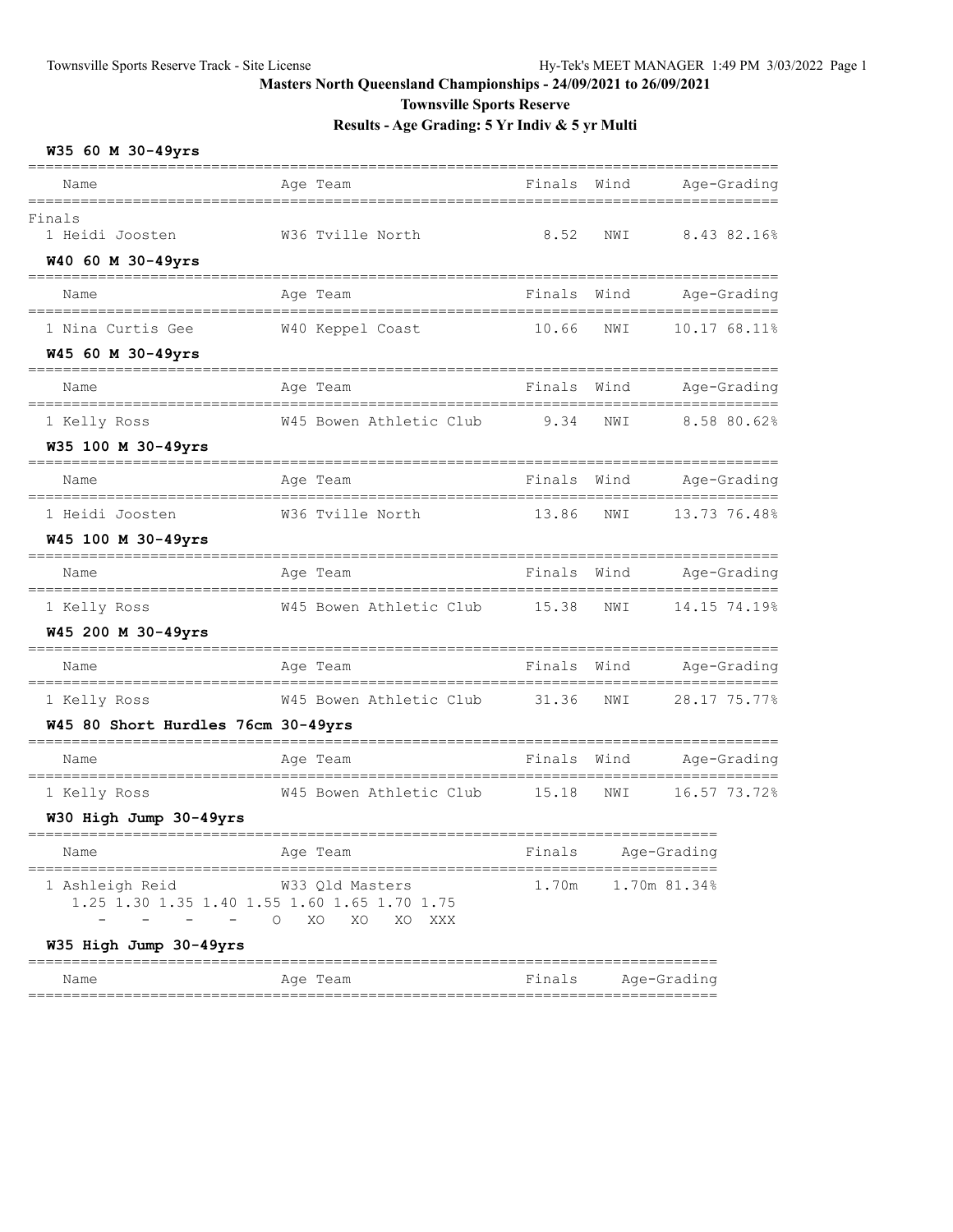**Townsville Sports Reserve**

|                                                                                      | Results - Age Grading: 5 Yr Indiv & 5 yr Multi                                                        |                    |  |                                    |  |
|--------------------------------------------------------------------------------------|-------------------------------------------------------------------------------------------------------|--------------------|--|------------------------------------|--|
| W35 High Jump 30-49yrs<br>1 Dash Newington<br>1.25 1.30 1.35<br>O O XXX              | W37 Central Quee                                                                                      |                    |  | 1.30m 1.36m 65.33%                 |  |
| W45 High Jump 30-49yrs                                                               |                                                                                                       |                    |  |                                    |  |
| Name                                                                                 | Age Team                                                                                              | Finals Age-Grading |  |                                    |  |
| 1 Kelly Ross<br>1.25 1.30 1.35 1.40<br>O XO XXX<br>$\bigcap$                         | W45 Bowen Athletic Club 1.35m 1.56m 75.00%                                                            |                    |  |                                    |  |
| W35 Pole Vault 30-49yrs                                                              |                                                                                                       |                    |  |                                    |  |
| Name                                                                                 | Age Team                                                                                              | Finals Age-Grading |  |                                    |  |
| W35 Long Jump 30-49yrs                                                               | 1 Dash Newington M37 Central Quee 2.40m 2.59m 50.42%                                                  |                    |  |                                    |  |
| Name                                                                                 | Age Team                                                                                              |                    |  | Finals Wind Age-Grading            |  |
| 1 Dash Newington<br>$3.83m (+0.0)$ 4.26m $(1.2)$ 4.35m $(0.2)$                       | W37 Central Quee $4.35$ m 0.2 4.56m 60.75%                                                            |                    |  |                                    |  |
| W40 Long Jump 30-49yrs                                                               |                                                                                                       |                    |  |                                    |  |
| Name                                                                                 | Age Team                                                                                              |                    |  | Finals Wind Age-Grading            |  |
| 1 Nina Curtis Gee W40 Keppel Coast                                                   | $2.94m(NWI)$ $3.13m(0.4)$ $3.16m(1.6)$ $3.28m(1.3)$                                                   |                    |  | 3.28m 1.3 3.64m 48.45%             |  |
| W45 Long Jump 30-49yrs                                                               |                                                                                                       |                    |  |                                    |  |
| Name                                                                                 | Aqe Team                                                                                              |                    |  | Finals Wind Age-Grading            |  |
| 1 Kelly Ross                                                                         | W45 Bowen Athletic Club 4.37m 2.3 5.14m 68.39%<br>$4.22m(1.1)$ $4.37m(2.3)$ $4.24m(1.2)$ $3.82m(0.2)$ |                    |  |                                    |  |
| W35 Shot Put 4.0kg 30-49yrs                                                          |                                                                                                       |                    |  |                                    |  |
|                                                                                      | Name <b>1988 Age Team</b> 1988 and Finals Age-Grading                                                 |                    |  |                                    |  |
| 1 Dash Newington<br>6.76m 6.39m 6.20m 6.23m<br>2 Sara Wessling - F44 W36 Qld Masters | W37 Central Quee                                                                                      | 6.76m              |  | 7.00m 30.97%<br>5.19m 5.38m 23.77% |  |
| 4.96m  4.96m  5.00m  5.19m<br>W40 Shot Put 4.0kg 30-49yrs                            |                                                                                                       |                    |  |                                    |  |
|                                                                                      |                                                                                                       |                    |  |                                    |  |

| Name                    | Age Team             | Finals | Age-Grading  |
|-------------------------|----------------------|--------|--------------|
| 1 Melissa Percy         | W40 Mulgrave Ath     | 8.63m  | 9.57m 42.32% |
| 8.35m 8.63m 8.20m 7.94m |                      |        |              |
| 2 Amanda Wright         | W40 Mackay Athletics | 7.80m  | 8.65m 38.25% |
| 7.80m 7.54m 7.15m 7.56m |                      |        |              |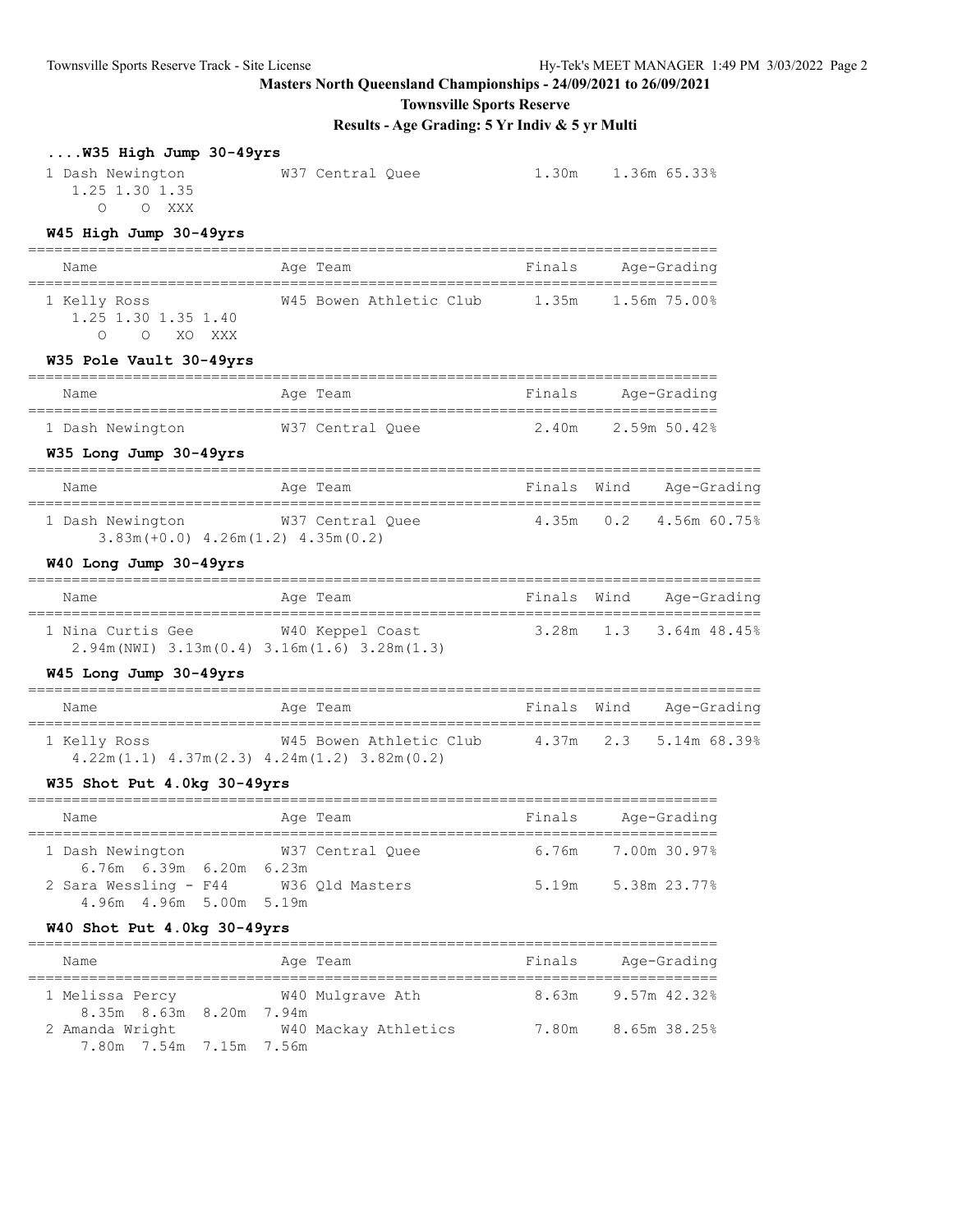## **Townsville Sports Reserve**

**Results - Age Grading: 5 Yr Indiv & 5 yr Multi**

# **....W40 Shot Put 4.0kg 30-49yrs**

| 3 Cathryn Hoare                      | W40 Mackay Athletics                     | 7.68m 8.52m 37.67% |
|--------------------------------------|------------------------------------------|--------------------|
| 7.60m 7.17m 7.43m 7.68m              |                                          |                    |
| 4 Nina Curtis Gee 5 740 Keppel Coast |                                          | 7.34m 8.14m 36.00% |
| 6.83m 6.58m 6.92m 7.34m              |                                          |                    |
| 5 Helen Wallis 6 644 Charters Tow    |                                          | 7.25m 8.04m 35.56% |
| 6.79m 7.02m 7.25m 7.21m              |                                          |                    |
|                                      | 6 Kristie Wieland M42 Moranbah Athletics | 7.14m 7.92m 35.02% |
| $6.01m$ $6.90m$ $6.72m$ $7.14m$      |                                          |                    |

## **W35 Discus Throw 1.0kg 30-49yrs**

|  | Name                                                            | Age Team         | Finals | Age-Grading                 |  |
|--|-----------------------------------------------------------------|------------------|--------|-----------------------------|--|
|  | 1 Dash Newington<br>17.95m 20.27m 20.46m 21.34m                 | W37 Central Ouee |        | $21.34m$ $22.12m$ $28.81\%$ |  |
|  | 2 Sara Wessling - F44 W36 Qld Masters<br>X 20.61m 19.55m 19.46m |                  |        | 20.61m 21.36m 27.83%        |  |

## **W40 Discus Throw 1.0kg 30-49yrs**

| Name                                                                | Age Team                                                      | Finals Age-Grading   |
|---------------------------------------------------------------------|---------------------------------------------------------------|----------------------|
| 1 Melissa Percy 640 Mulgrave Ath<br>24.51m 25.12m 25.65m 24.27m     |                                                               | 25.65m 28.59m 37.24% |
| 2 Amanda Wright 640 Mackay Athletics<br>23.18m 24.64m 22.36m 23.64m |                                                               | 24.64m 27.47m 35.77% |
| 3 Helen Wallis M44 Charters Tow<br>20.42m X 23.85m 22.95m           |                                                               | 23.85m 26.59m 34.63% |
| X 20.84m 21.10m X                                                   | 4 Kristie Wieland M42 Moranbah Athletics 21.10m 23.52m 30.63% |                      |
| 5 Nina Curtis Gee 5 W40 Keppel Coast<br>15.49m 20.93m 16.75m X      |                                                               | 20.93m 23.33m 30.39% |
| 6 Cathryn Hoare 6 W40 Mackay Athletics<br>17.90m 18.83m 18.25m X    |                                                               | 18.83m 20.99m 27.34% |

## **W45 Discus Throw 1.0kg 30-49yrs**

| Name         |                 | Age Team                | Finals | Age-Grading |
|--------------|-----------------|-------------------------|--------|-------------|
| 1 Kelly Ross |                 | W45 Bowen Athletic Club |        |             |
|              | 14.74m 16.35m X |                         |        |             |

#### **W35 Hammer Throw 4.0kg 30-49yrs**

| Name                                                   | Age Team         | Finals | Age-Grading          |
|--------------------------------------------------------|------------------|--------|----------------------|
| 1 Dash Newington<br>X X 18.78m 27.07m                  | W37 Central Ouee |        | 27.07m 29.61m 38.47% |
| 2 Sara Wessling - F44<br>$15.53m \times 15.65m \times$ | W36 Old Masters  |        | 15.65m 17.12m 22.24% |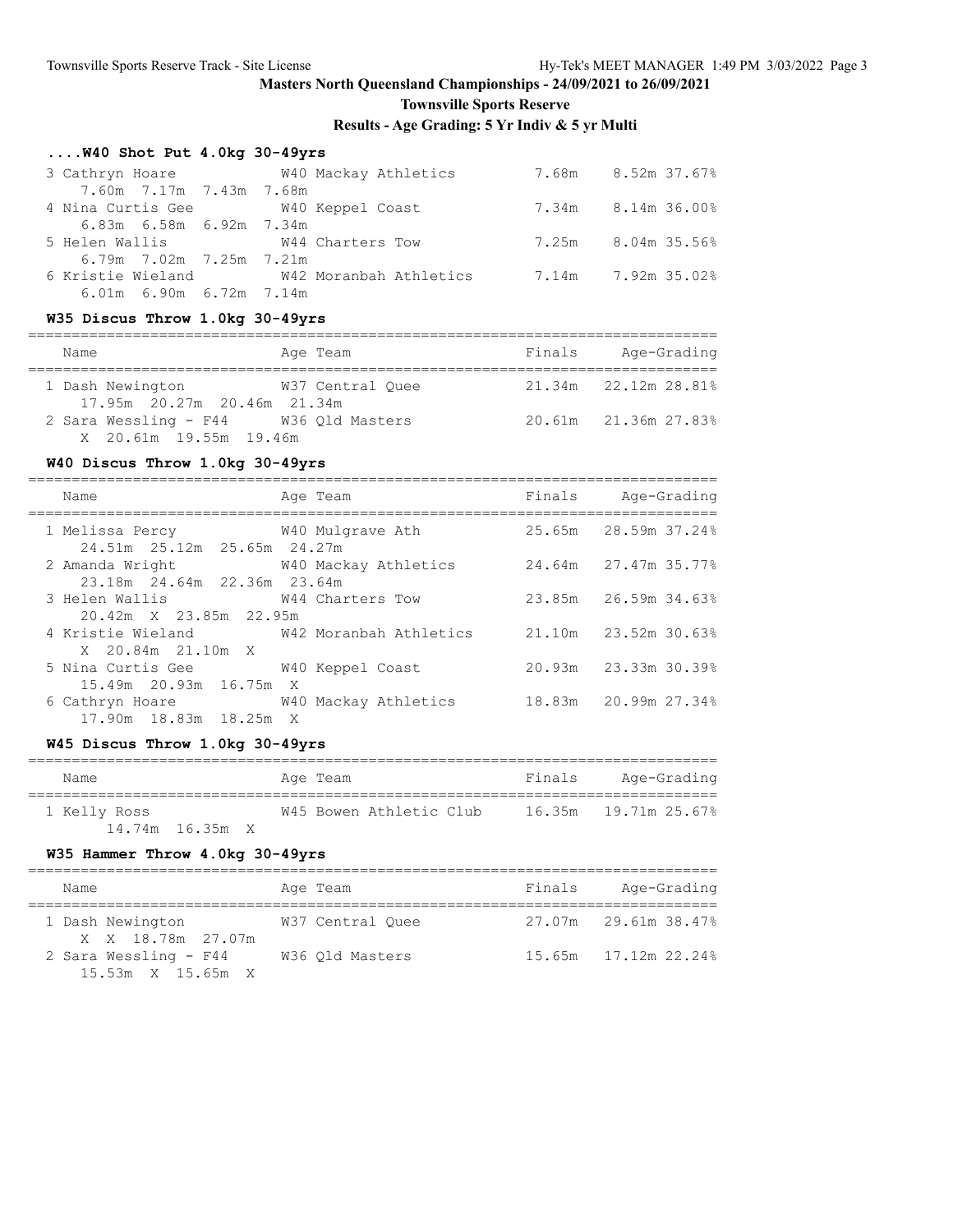**Townsville Sports Reserve**

## **Results - Age Grading: 5 Yr Indiv & 5 yr Multi**

## **W40 Hammer Throw 4.0kg 30-49yrs**

| Name                                           | Age Team             | Finals | Age-Grading              |
|------------------------------------------------|----------------------|--------|--------------------------|
| 1 Amanda Wright<br>26.29m 27.09m 25.73m 26.50m | W40 Mackay Athletics |        | 27.09m 31.86m 41.38%     |
| 2 Helen Wallis<br>X 26.32m 24.91m X            | W44 Charters Tow     |        | $26.32m$ $30.96m$ 40.21% |
| 3 Cathryn Hoare<br>18.62m 21.38m 21.43m 25.96m | W40 Mackay Athletics | 25.96m | 30.53m 39.66%            |
| 4 Melissa Percy<br>22.04m 21.65m X 19.31m      | W40 Mulgrave Ath     |        | 22.04m 25.92m 33.67%     |

## **W35 Javelin Throw 600gm 30-49yrs**

| Name                                                | Age Team         | Finals | Age-Grading          |
|-----------------------------------------------------|------------------|--------|----------------------|
| 1 Dash Newington<br>X 15.38m 15.44m X               | W37 Central Ouee |        | 15.44m 16.39m 22.46% |
| 2 Sara Wessling - F44<br>10.62m 10.88m 10.82m 9.92m | W36 Old Masters  |        | 10.88m 11.55m 15.83% |

## **W40 Javelin Throw 600gm 30-49yrs**

| Name                                                              | Age Team                                                      | Finals Age-Grading     |
|-------------------------------------------------------------------|---------------------------------------------------------------|------------------------|
| 21.59m 19.93m 19.48m 18.18m                                       | 1 Kristie Wieland M42 Moranbah Athletics 21.59m 24.77m 33.94% |                        |
| 21.00m 20.23m 21.17m 17.67m                                       | 2 Cathryn Hoare 6 740 Mackay Athletics                        | 21.17m 24.29m 33.28%   |
| 3 Melissa Percy 640 Mulgrave Ath<br>19.56m 19.81m 19.00m 18.39m   |                                                               | 19.81m 22.73m 31.14%   |
| 4 Nina Curtis Gee W40 Keppel Coast<br>15.55m 15.35m 14.76m 13.81m |                                                               | 15.55m 17.84m 24.44%   |
| 5 Helen Wallis<br>13.64m 15.02m 15.31m 14.86m                     | W44 Charters Tow                                              | 15.31m 17.56m 24.06%   |
| 14.61m 12.21m 13.06m 12.34m                                       | 6 Amanda Wright 6 W40 Mackay Athletics                        | 14.61m  16.76m  22.96% |

## **W35 Shot Put 4kg 30-49yrs Throws Pentathlon**

| Name                                        | Age Team         | Finals | Age-Grading Points              |
|---------------------------------------------|------------------|--------|---------------------------------|
| 1 Dash Newington<br>$6.76m$ $6.39m$ $6.20m$ | W37 Central Ouee |        | $6.76m$ $7.00m$ $30.978$<br>335 |
| 2 Sara Wessling - F44<br>4.96m 4.96m 5.00m  | W36 Old Masters  | 5.00m  | 5.18m 22.90%<br>220             |

## **W40 Shot Put 4kg 30-49yrs Throws Pentathlon**

| Name                                 |  | Age Team             | Finals             | Age-Grading Points |     |
|--------------------------------------|--|----------------------|--------------------|--------------------|-----|
| 1 Melissa Percy<br>8.35m 8.63m 8.20m |  | W40 Mulgrave Ath     | 8.63m 9.57m 42.32% |                    | 501 |
| 2 Amanda Wright<br>7.80m 7.54m 7.15m |  | W40 Mackay Athletics | 7.80m              | 8.65m 38.25%       | 441 |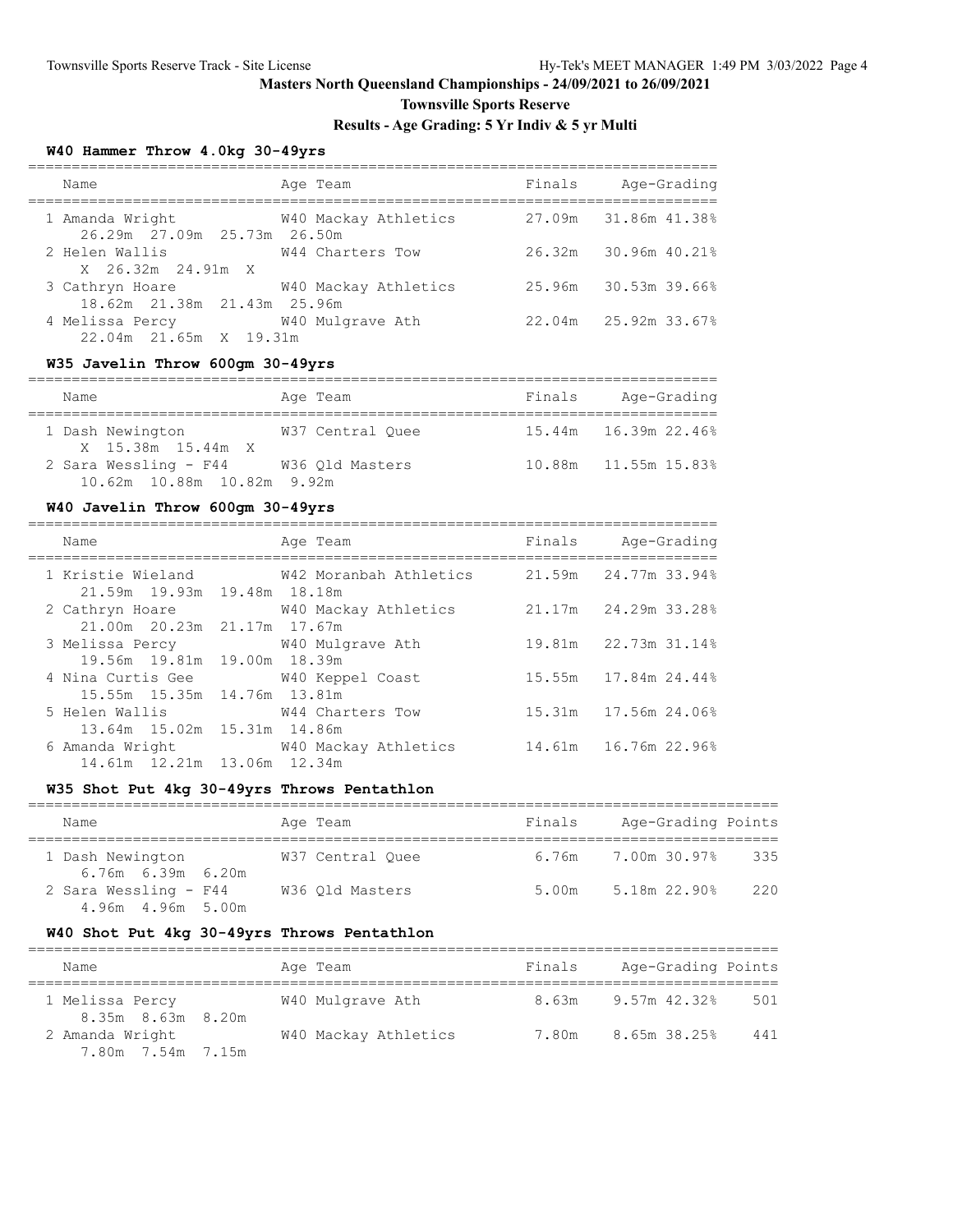**Townsville Sports Reserve**

**Results - Age Grading: 5 Yr Indiv & 5 yr Multi**

# **....W40 Shot Put 4kg 30-49yrs Throws Pentathlon**

 3 Cathryn Hoare W40 Mackay Athletics 7.60m 8.43m 37.27% 427 7.60m 7.17m 7.43m

#### **W35 Discus Throw 1kg 30-49yrs Throws Pentathlon**

| Name                                     | Age Team         | Finals | Age-Grading Points          |  |  |  |  |
|------------------------------------------|------------------|--------|-----------------------------|--|--|--|--|
| 1 Sara Wessling - F44<br>X 20.61m 19.55m | W36 Old Masters  |        | 20.61m 21.36m 27.83%<br>302 |  |  |  |  |
| 2 Dash Newington<br>17.95m 20.27m 20.46m | W37 Central Ouee |        | 300<br>20.46m 21.21m 27.62% |  |  |  |  |

#### **W40 Discus Throw 1kg 30-49yrs Throws Pentathlon**

| Name                                    | Age Team             | Finals | Age-Grading Points   |     |
|-----------------------------------------|----------------------|--------|----------------------|-----|
| 1 Melissa Percy                         | W40 Mulgrave Ath     |        | 25.65m 28.59m 37.24% | 436 |
| 24.51m 25.12m 25.65m<br>2 Amanda Wright | W40 Mackay Athletics |        | 24.64m 27.47m 35.77% | 415 |
| 23.18m 24.64m 22.36m<br>3 Cathryn Hoare | W40 Mackay Athletics |        | 18.83m 20.99m 27.34% | 296 |
| 17.90m 18.83m 18.25m                    |                      |        |                      |     |

## **W35 Hammer Throw 4kg 30-49yrs Throws Pentathlon**

| Name             |                                          |  | Age Team         | Finals | Age-Grading Points   |     |  |  |
|------------------|------------------------------------------|--|------------------|--------|----------------------|-----|--|--|
| 1 Dash Newington | X X 18.78m                               |  | W37 Central Ouee |        | 18.78m 20.54m 26.69% | 291 |  |  |
|                  | 2 Sara Wessling - F44<br>15.53m X 15.65m |  | W36 Old Masters  |        |                      | 220 |  |  |

## **W40 Hammer Throw 4kg 30-49yrs Throws Pentathlon**

| Name                                    | Age Team             | Finals | Age-Grading Points          |     |
|-----------------------------------------|----------------------|--------|-----------------------------|-----|
| 1 Amanda Wright<br>26.29m 27.09m 25.73m | W40 Mackay Athletics |        | 27.09m 31.86m 41.38%        | 533 |
| 2 Melissa Percy<br>22.04m 21.65m X      | W40 Mulgrave Ath     |        | $22.04m$ $25.92m$ $33.67\%$ | 405 |
| 3 Cathryn Hoare<br>18.62m 21.38m 21.43m | W40 Mackay Athletics |        | 21.43m 25.20m 32.74%        | 390 |

## **W35 Javelin Throw 600g 30-49yrs Throws Pentathlon**

| Name                                          | Age Team         | Finals | Age-Grading Points          |  |  |  |  |  |
|-----------------------------------------------|------------------|--------|-----------------------------|--|--|--|--|--|
| 1 Dash Newington<br>X 15.38m 15.44m           | W37 Central Ouee |        | 222                         |  |  |  |  |  |
| 2 Sara Wessling - F44<br>10.62m 10.88m 10.82m | W36 Old Masters  |        | 134<br>10.88m 11.55m 15.83% |  |  |  |  |  |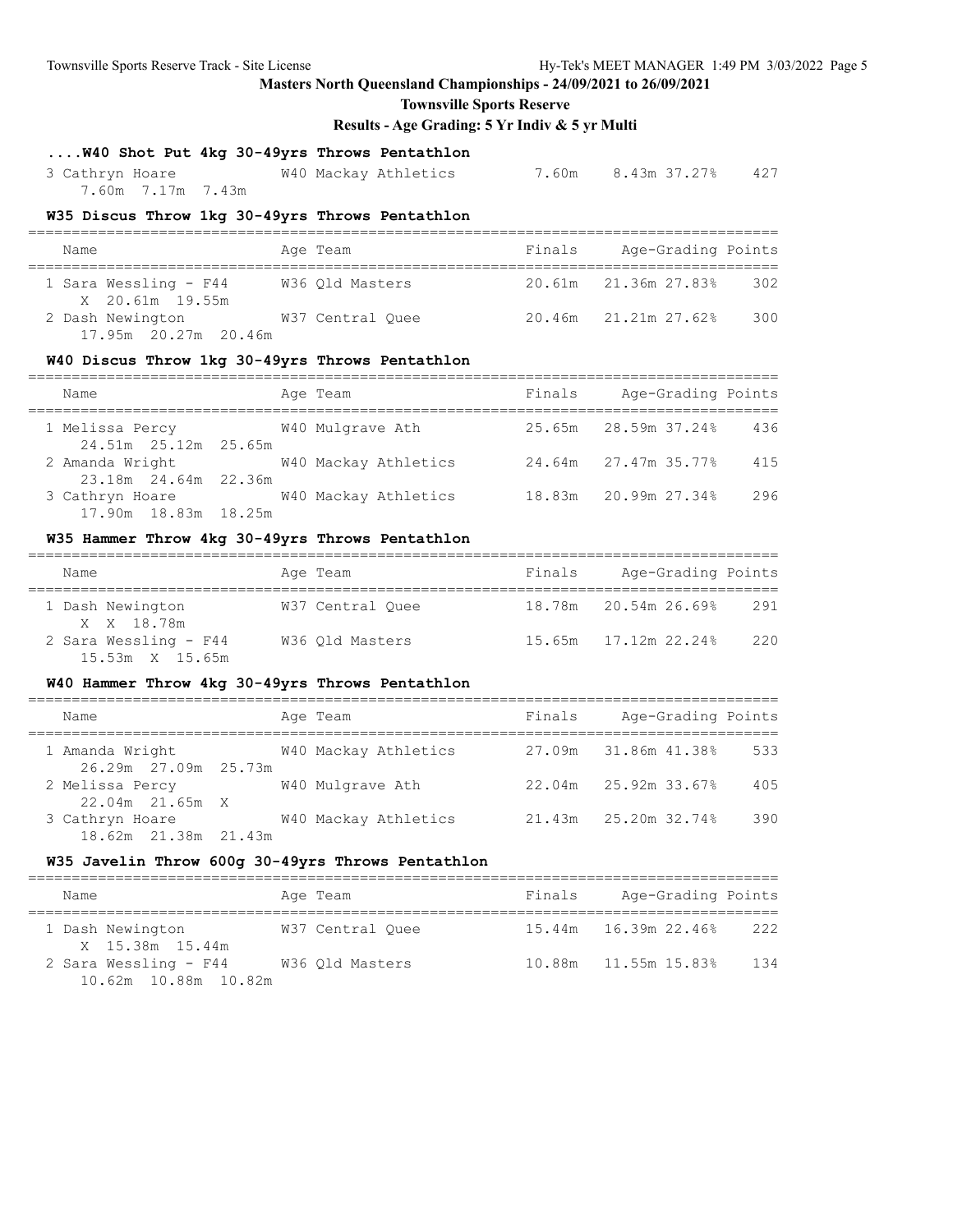**Townsville Sports Reserve**

## **Results - Age Grading: 5 Yr Indiv & 5 yr Multi**

## **W40 Javelin Throw 600g 30-49yrs Throws Pentathlon**

| Name                                    | Age Team             | Finals | Age-Grading Points            |
|-----------------------------------------|----------------------|--------|-------------------------------|
| 1 Cathryn Hoare<br>21.00m 20.23m 21.17m | W40 Mackay Athletics |        | 21.17m 24.29m 33.28%<br>369   |
| 2 Melissa Percy                         | W40 Mulgrave Ath     |        | 19.81m 22.73m 31.14%<br>340   |
| 19.56m 19.81m 19.00m<br>3 Amanda Wright | W40 Mackay Athletics |        | 229<br>14.61m  16.76m  22.96% |
| 14.61m 12.21m 13.06m                    |                      |        |                               |

#### **W35 Weight Throw 30-49yrs Throws Pentathlon**

| Name                                       | Age Team         | Finals | Age-Grading Points        |
|--------------------------------------------|------------------|--------|---------------------------|
| 1 Dash Newington<br>7.60m 6.75m 7.99m      | W37 Central Ouee |        | 7.99m 8.72m 36.97%<br>415 |
| 2 Sara Wessling - F44<br>4.66m 4.54m 4.81m | W36 Old Masters  | 4.81m  | 208<br>5.25m 22.26%       |

## **W40 Weight Throw 30-49yrs Throws Pentathlon**

| Name                                 | Age Team             | Finals | Age-Grading Points      |     |
|--------------------------------------|----------------------|--------|-------------------------|-----|
| 1 Amanda Wright<br>8.28m 9.71m 8.95m | W40 Mackay Athletics |        | 9.71m   11.50m   48.77% | 585 |
| 2 Melissa Percy<br>7.61m X 7.29m     | W40 Mulgrave Ath     | 7.61m  | $9.01m$ 38.22%          | 433 |
| 3 Cathryn Hoare<br>7.26m 6.62m 7.42m | W40 Mackay Athletics | 7.42m  | 8.79m 37.27%            | 419 |

#### **W35 Throws Pentathlon 30-49yrs**

| Name                  | Age Team         | Finals H# |  |
|-----------------------|------------------|-----------|--|
| 1 Dash Newington      | W37 Central Ouee | 1563      |  |
| 2 Sara Wessling - F44 | W36 Old Masters  | 1084      |  |

## **W40 Throws Pentathlon 30-49yrs**

| Name            | Age Team             | Finals H# |  |
|-----------------|----------------------|-----------|--|
|                 |                      |           |  |
| 1 Amanda Wright | W40 Mackay Athletics | 2203      |  |
| 2 Melissa Percy | W40 Mulgrave Ath     | 2115      |  |
| 3 Cathryn Hoare | W40 Mackay Athletics | 1901      |  |

## **W35 1500 M Race Walk 30-49yrs**

| Name               | Age Team         | Finals | Age-Grading                  |
|--------------------|------------------|--------|------------------------------|
| 1 Dash Newington   | W37 Central Ouee |        | $10:07.26$ $10:01.56$ 56.02% |
| W50 60 M 50-109yrs |                  |        |                              |

| Name               | Age Team             | Finals Wind |          | Age-Grading |
|--------------------|----------------------|-------------|----------|-------------|
| 1 Lorraine Rutland | W50 Mackay Athletics |             | 9.12 NWT | 8.06 85.86% |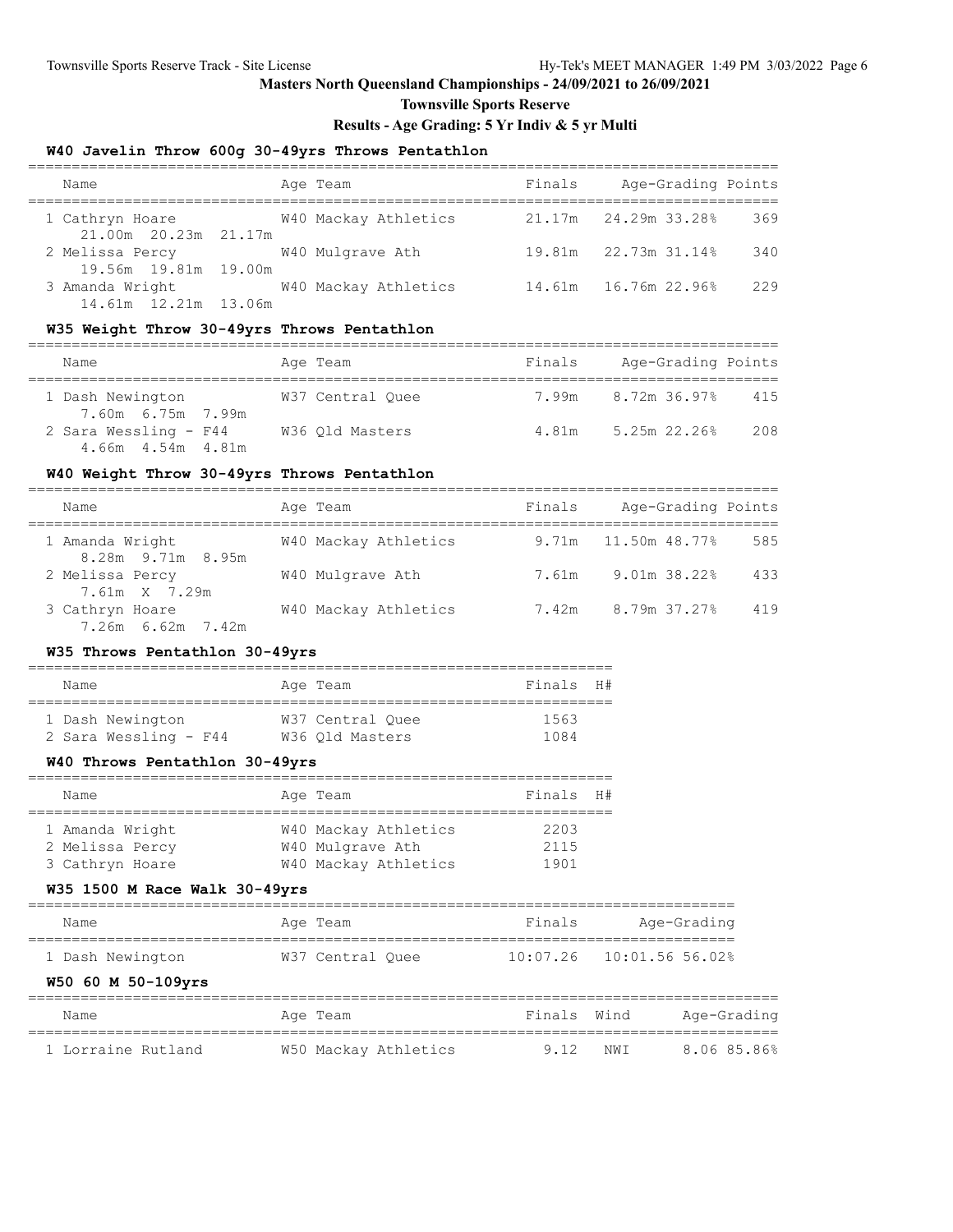**Townsville Sports Reserve**

| $\ldots$ .W50 60 M 50-109yrs<br>2 Kerry Hendy | W52 Tville North                                 | 18.45   | 16.30 42.44%<br>NWI                        |  |
|-----------------------------------------------|--------------------------------------------------|---------|--------------------------------------------|--|
| W60 60 M 50-109yrs                            |                                                  |         |                                            |  |
| Name                                          | Age Team                                         | Finals  | Age-Grading<br>Wind                        |  |
| 1 Desley Varley                               | W61 Qld Masters                                  | 11.25   | 9.15 75.64%<br>NWI                         |  |
| W70 60 M 50-109yrs                            |                                                  |         |                                            |  |
| Name                                          | Age Team                                         | Finals  | Age-Grading<br>Wind<br>================    |  |
| 1 Carol Davis                                 | W70 Qld Masters                                  | 9.71    | 7.18 96.50%<br>NWI                         |  |
| W50 100 M 50-109yrs                           |                                                  |         | ===================                        |  |
| Name                                          | Age Team                                         | Finals  | Wind<br>Age-Grading                        |  |
| 1 Lorraine Rutland                            | W50 Mackay Athletics                             | 15.00   | 13.27 79.07%<br>NWI                        |  |
| W70 100 M 50-109yrs                           |                                                  |         |                                            |  |
| Name                                          | Age Team                                         | Finals  | Wind<br>Age-Grading                        |  |
| 1 Carol Davis                                 | W70 Qld Masters                                  | 15.99   | 11.83 88.68%<br>NWI                        |  |
| W50 200 M 50-109yrs                           | ======<br>------------------------               |         | ====================                       |  |
| Name                                          | Age Team                                         | Finals  | Wind<br>Age-Grading<br>=================== |  |
| 1 Lorraine Rutland                            | W50 Mackay Athletics                             | 31.69   | 27.33 78.10%<br>NWI                        |  |
| W70 200 M 50-109yrs                           | ==============                                   |         | ===================                        |  |
| Name<br>------------------------              | Age Team<br>==================================== | Finals  | Wind<br>Age-Grading                        |  |
| 1 Carol Davis                                 | W70 Qld Masters                                  | 32.26   | 22.81 93.58%<br>NWI                        |  |
| W50 400 M 50-109yrs                           |                                                  |         |                                            |  |
| Name                                          | Age Team                                         | Finals  | Age-Grading                                |  |
| 1 Rachelle Cox                                | W50 Dawin Athletics                              | 1:15.58 | $1:04.81$ 73.45%                           |  |
| W50 800 M Run 50-109yrs                       |                                                  |         |                                            |  |
| Name                                          | Age Team                                         | Finals  | Age-Grading                                |  |
| 1 Rachelle Cox                                | W50 Dawin Athletics                              | 3:04.19 | 2:40.42 70.62%                             |  |
| W50 1500 M Run 50-109yrs                      |                                                  |         |                                            |  |
| Name                                          | Age Team                                         | Finals  | Age-Grading                                |  |
| 1 Rachelle Cox                                | W50 Dawin Athletics                              | 6:23.77 | 5:31.08 70.22%                             |  |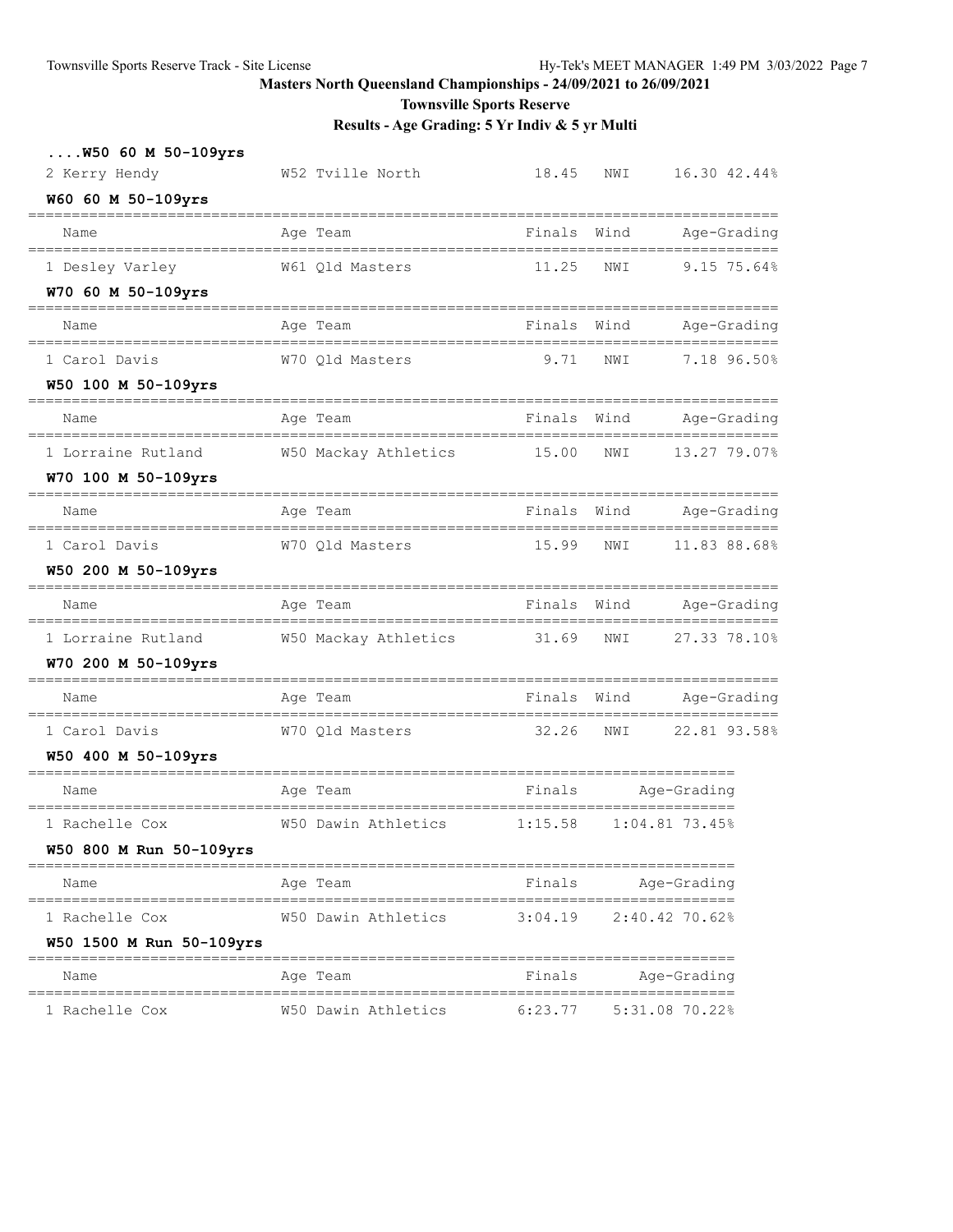**Townsville Sports Reserve**

## **Results - Age Grading: 5 Yr Indiv & 5 yr Multi**

## **W50 Long Jump 50-109yrs**

| Name                                                             | Age Team         | Finals Wind | Aqe-Grading                     |
|------------------------------------------------------------------|------------------|-------------|---------------------------------|
| 1 Kerry Hendy<br>$1.41m(1.1)$ $1.33m(1.1)$ $X(1.0)$ $1.35m(1.0)$ | W52 Tville North |             | $1.41m$ $1.1$ $1.76m$ $23.50\%$ |

## **W60 Long Jump 50-109yrs**

| Name                          | Age Team                                     | Finals Wind | Aqe-Grading            |
|-------------------------------|----------------------------------------------|-------------|------------------------|
| 1 Desley Varley<br>2.38m(0.8) | W61 Old Masters<br>$2.21m(1.0)$ $2.69m(2.0)$ |             | 2.69m 2.0 3.87m 51.53% |

## **W50 Shot Put 3.0kg 50-109yrs**

| Name                                          | Age Team             | Finals | Age-Grading           |
|-----------------------------------------------|----------------------|--------|-----------------------|
| 1 Althea Mackie<br>$9.42m$ $9.64m$ $9.64m$ X  | W51 Old Masters      |        | $9.64m$ 12.15m 53.70% |
| 2 Lorraine Rutland<br>7.73m 7.75m 7.28m 7.80m | W50 Mackay Athletics | 7.80m  | 9.83m 43.45%          |
| 3 Andrea Manson<br>5.10m 5.51m 4.90m 5.50m    | W54 Old Masters      | 5.51m  | 6.94m 30.70%          |

#### **W60 Shot Put 3.0kg 50-109yrs**

| Name            | Age Team                | Finals | Age-Grading  |
|-----------------|-------------------------|--------|--------------|
| 1 Desley Varley | W61 Old Masters         | 6.64m  | 9.96m 44.06% |
|                 | 6.64m 6.19m 6.19m 6.08m |        |              |

## **W50 Discus Throw 50-109yrs**

| Name                                         | Age Team             | Finals | Age-Grading          |
|----------------------------------------------|----------------------|--------|----------------------|
| 1 Althea Mackie<br>X 24.20m 23.57m 24.48m    | W51 Old Masters      |        | 24.48m 32.13m 41.85% |
| 2 Lorraine Rutland<br>17.43m 21.16m 19.50m X | W50 Mackay Athletics |        | 21.16m 27.77m 36.17% |
| 3 Andrea Manson<br>X 14.55m 14.22m 15.77m    | W54 Old Masters      |        | 15.77m 20.70m 26.96% |

## **W60 Discus Throw 50-109yrs**

| Name                   | Age Team        | Finals | Age-Grading          |
|------------------------|-----------------|--------|----------------------|
| 1 Desley Varley        | W61 Old Masters |        | 15.27m 24.37m 31.73% |
| 15.27m 13.27m X 14.47m |                 |        |                      |

## **W50 Hammer Throw 7.26kg 50-109yrs**

| Name                           | Age Team        | Finals | Age-Grading          |
|--------------------------------|-----------------|--------|----------------------|
| 1 Althea Mackie                | W51 Old Masters |        | 42.50m 54.56m 70.86% |
| 40.06m  40.26m  38.79m  42.50m |                 |        |                      |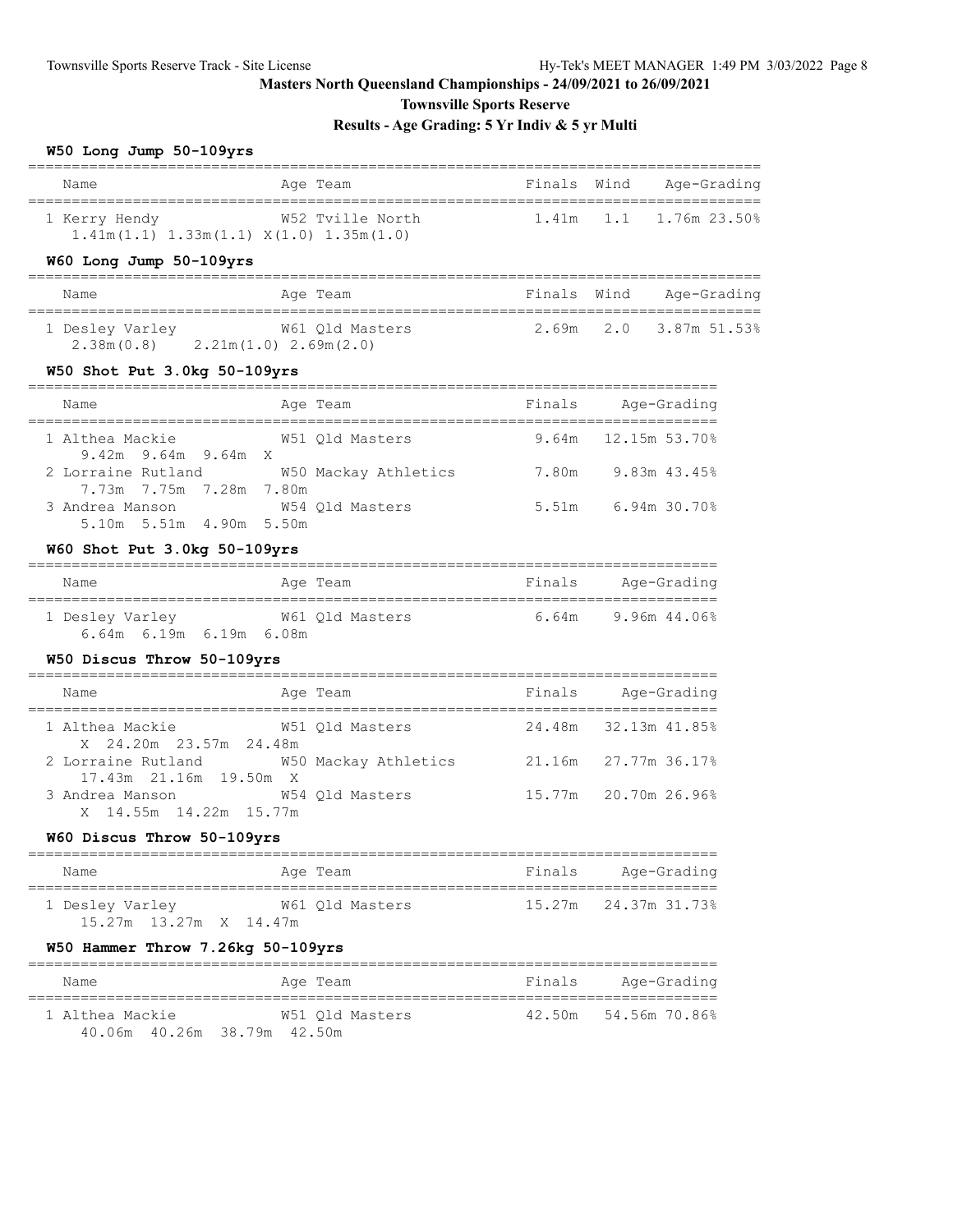**Townsville Sports Reserve**

**Results - Age Grading: 5 Yr Indiv & 5 yr Multi**

## **....W50 Hammer Throw 7.26kg 50-109yrs**

| 2 Andrea Manson | W54 Old Masters             | 18.47m 23.71m 30.79% |
|-----------------|-----------------------------|----------------------|
|                 | 16.20m 17.21m 17.65m 18.47m |                      |

#### **W60 Hammer Throw 7.26kg 50-109yrs**

| Name                                              | Age Team        | Finals | Age-Grading          |
|---------------------------------------------------|-----------------|--------|----------------------|
| 1 Desley Varley<br>15.50m  14.40m  14.73m  15.29m | W61 Old Masters |        | 15.50m 23.79m 30.91% |

#### **W50 Javelin Throw 50-109yrs**

| Name                                              | Age Team             | Finals | Age-Grading          |
|---------------------------------------------------|----------------------|--------|----------------------|
| 1 Althea Mackie                                   | W51 Old Masters      |        | 19.54m 25.68m 35.19% |
| 17.71m 19.54m 19.19m 18.33m<br>2 Lorraine Rutland | W50 Mackay Athletics | 15.88m | 20.87m 28.60%        |
| 13.06m 13.38m 15.41m 15.88m<br>3 Andrea Manson    | W54 Old Masters      |        | 13.64m 17.93m 24.56% |
| 13.64m 11.39m 12.44m 12.59m                       |                      |        |                      |

## **W60 Javelin Throw 50-109yrs**

| Name                       | Age Team        | Finals | Age-Grading |
|----------------------------|-----------------|--------|-------------|
| 1 Desley Varley            | W61 Old Masters |        |             |
| 9.31m 11.72m 11.92m 11.00m |                 |        |             |

## **W70 Javelin Throw 50-109yrs**

| Name                                            | Age Team        | Finals<br>Age-Grading |  |  |  |  |  |  |
|-------------------------------------------------|-----------------|-----------------------|--|--|--|--|--|--|
| 1 Carol Davis<br>15.78m  19.54m  19.60m  17.74m | W70 Old Masters | 19.60m 41.14m 56.35%  |  |  |  |  |  |  |

## **W50 Shot Put 50-109yrs Throws Pentathlon**

| Name                                       |  | Age Team |                 | Finals | Age-Grading Points    |     |
|--------------------------------------------|--|----------|-----------------|--------|-----------------------|-----|
| 1 Althea Mackie<br>9.42m 9.64m 9.64m       |  |          | W51 Old Masters |        | 9.64m $12.15m$ 53.70% | 671 |
| 2 Andrea Manson<br>$5.10m$ $5.51m$ $4.90m$ |  |          | W54 Old Masters | 5.51m  | 6.94m 30.70%          | 331 |

#### **W60 Shot Put 50-109yrs Throws Pentathlon**

| Name            |                         | Age Team        | Finals | Age-Grading Points |     |
|-----------------|-------------------------|-----------------|--------|--------------------|-----|
| 1 Desley Varley | $6.64m$ $6.19m$ $6.19m$ | W61 Old Masters | 6.64m  | 9.96m 44.06%       | 527 |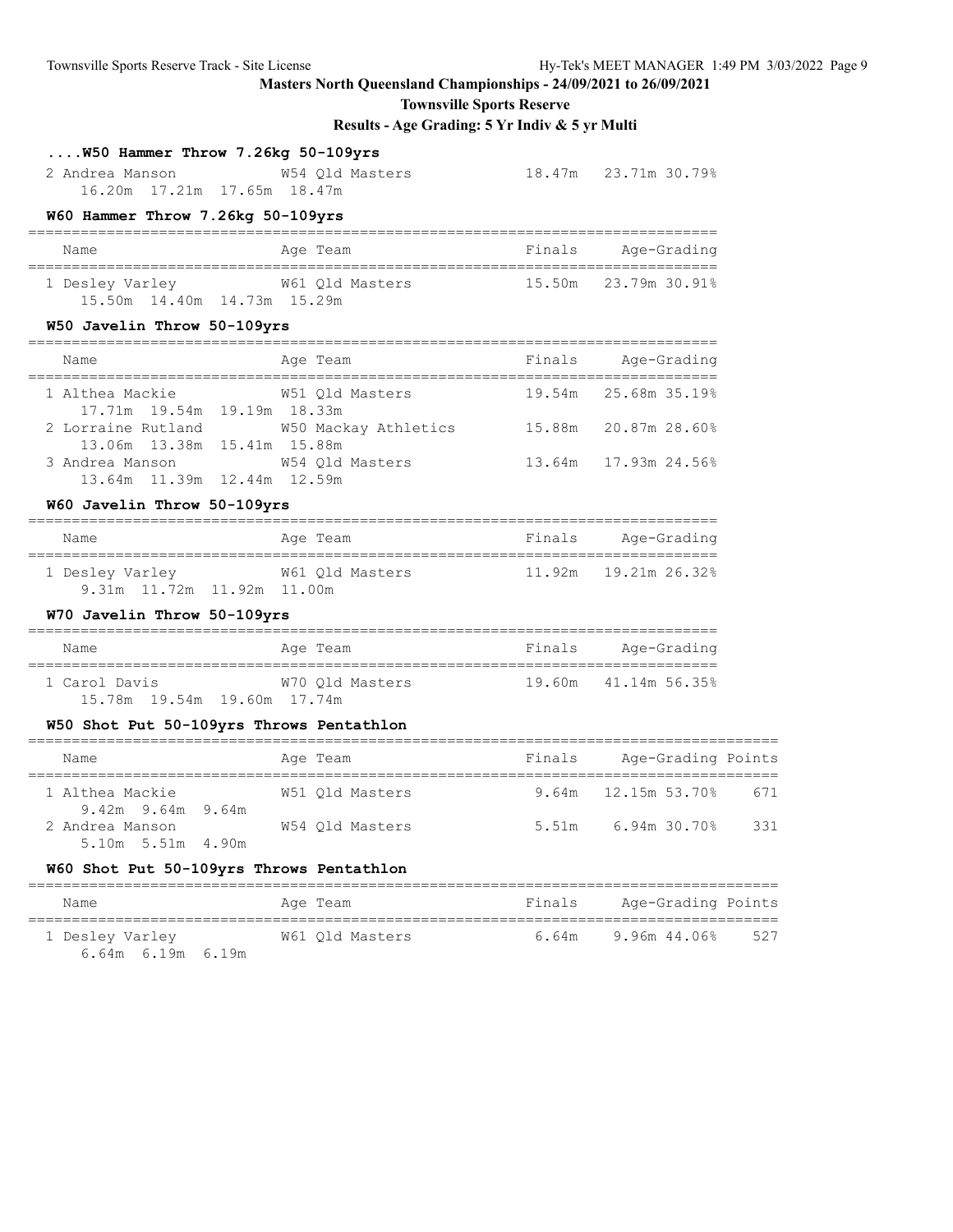**Townsville Sports Reserve**

## **Results - Age Grading: 5 Yr Indiv & 5 yr Multi**

#### **W50 Discus Throw 50-109yrs Throws Pentathlon**

| Name                               | Age Team        | Finals | Age-Grading Points           |     |
|------------------------------------|-----------------|--------|------------------------------|-----|
| 1 Althea Mackie<br>X 24.40m 23.57m | W51 Old Masters |        | 24.40m 32.03m 41.71%         | 501 |
| 2 Andrea Manson<br>X 14.55m 14.22m | W54 Old Masters |        | 14.55m     19.10m     24.87% | 262 |

#### **W60 Discus Throw 50-109yrs Throws Pentathlon**

| Name                               | Age Team        | Finals | Age-Grading Points          |
|------------------------------------|-----------------|--------|-----------------------------|
| 1 Desley Varley<br>15.27m 13.27m X | W61 Old Masters |        | 357<br>15.27m 24.37m 31.73% |

#### **W50 Hammer Throw 50-109yrs Throws Pentathlon**

| Name                                      | Age Team        | Finals | Age-Grading Points   |     |
|-------------------------------------------|-----------------|--------|----------------------|-----|
| 1 Althea Mackie<br>40.06m  40.26m  38.79m | W51 Old Masters |        | 40.26m 51.68m 67.12% | 970 |
| 2 Andrea Manson<br>16.20m 17.21m 17.65m   | W54 Old Masters |        | 17.65m 22.65m 29.43% | 336 |

#### **W60 Hammer Throw 50-109yrs Throws Pentathlon**

| Name                   | Age Team        | Finals | Age-Grading Points   |     |
|------------------------|-----------------|--------|----------------------|-----|
| 1 Desley Varley        | W61 Old Masters |        | 15.50m 23.79m 30.91% | 360 |
| 15.50m  14.40m  14.73m |                 |        |                      |     |

## **W50 Javelin Throw 50-109yrs Throws Pentathlon**

| Name                                    |  | Age Team        | Finals | Age-Grading Points   |      |
|-----------------------------------------|--|-----------------|--------|----------------------|------|
| 1 Althea Mackie<br>17.71m 19.54m 19.19m |  | W51 Old Masters |        | 19.54m 25.68m 35.19% | 395  |
| 2 Andrea Manson<br>13.64m 11.39m 12.44m |  | W54 Old Masters |        | 13.64m 17.93m 24.56% | 2.51 |

#### **W60 Javelin Throw 50-109yrs Throws Pentathlon**

| Name                                   | Age Team        | Finals | Age-Grading Points         |     |
|----------------------------------------|-----------------|--------|----------------------------|-----|
| 1 Desley Varley<br>9.31m 11.72m 11.92m | W61 Old Masters |        | $11.92m$ $19.21m$ $26.328$ | 274 |

#### **W50 Weight Throw 50-109yrs Throws Pentathlon**

| Name                                    | Age Team        | Finals | Age-Grading Points   |     |
|-----------------------------------------|-----------------|--------|----------------------|-----|
| 1 Althea Mackie<br>12.42m 12.96m 12.05m | W51 Old Masters |        | 12.96m 15.32m 64.93% | 821 |
| 2 Andrea Manson<br>4.83m 5.25m 5.76m    | W54 Old Masters | 5.76m  | 6.80m 28.86%         | 300 |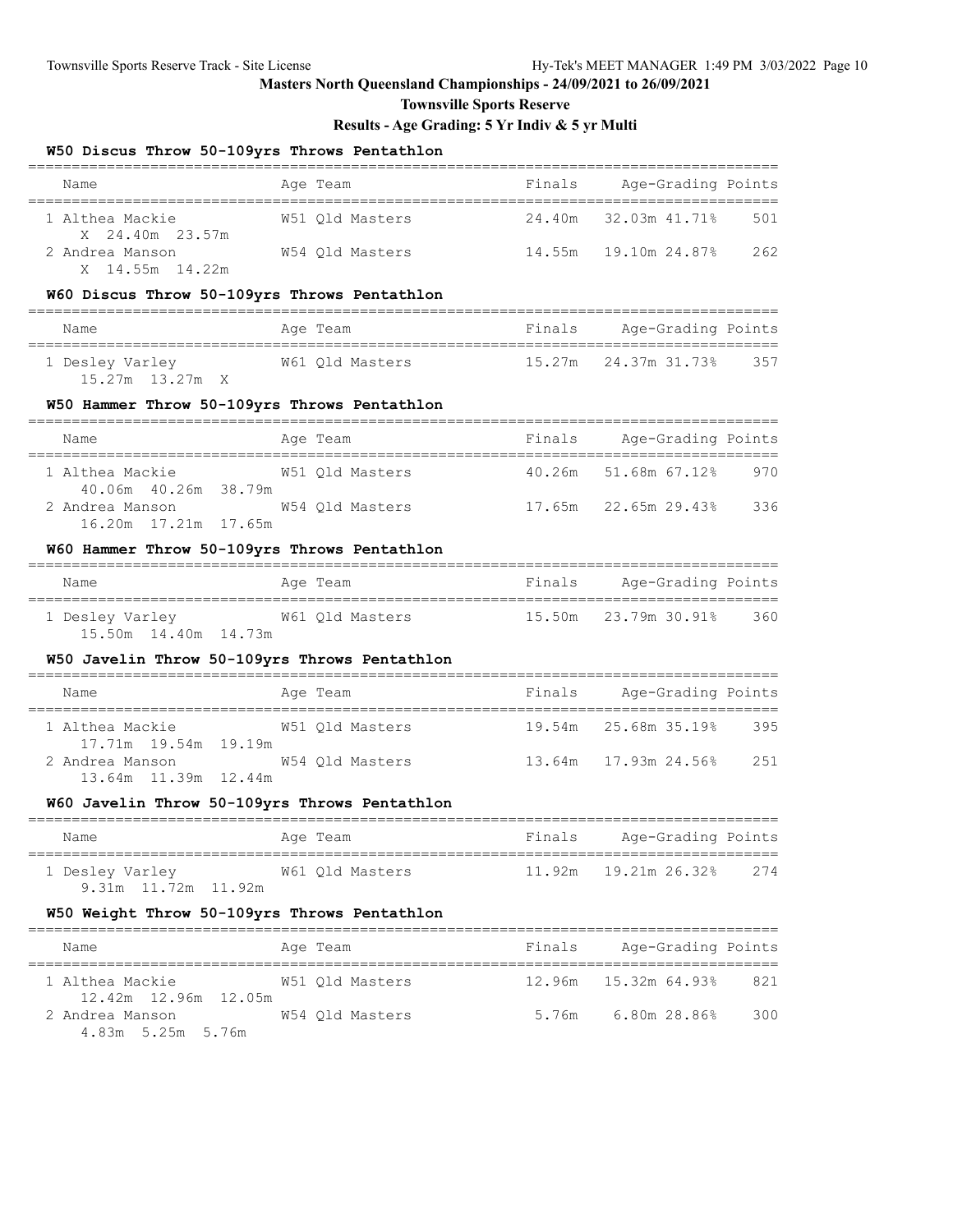**Townsville Sports Reserve**

| Name                                 | ------<br>Age Team     | Finals                                 |      | Age-Grading Points                 |
|--------------------------------------|------------------------|----------------------------------------|------|------------------------------------|
|                                      |                        |                                        |      |                                    |
| 1 Desley Varley<br>6.95m 6.96m 6.77m | W61 Qld Masters        | 6.96m                                  |      | 8.42m 35.71%<br>397                |
| W50 Throws Pentathlon 50-109yrs      |                        |                                        |      |                                    |
| Name                                 | Age Team               | Finals                                 | - H# |                                    |
| 1 Althea Mackie                      | W51 Old Masters        | 3358                                   |      |                                    |
| 2 Andrea Manson                      | W54 Qld Masters        | 1480                                   |      |                                    |
| W60 Throws Pentathlon 50-109yrs      |                        |                                        |      |                                    |
| Name                                 | Age Team               | Finals                                 | H#   |                                    |
| 1 Desley Varley                      | W61 Qld Masters        | 1915                                   |      |                                    |
| Wmn 100 Short Hurdles 84cm 35-39yrs  |                        |                                        |      |                                    |
| Name                                 | Age Team               | Finals                                 | Wind | Age-Grading                        |
| 1 Dash Newington                     | W37 Central Quee       | 20.49                                  | NWI  | 20.19 60.47%                       |
| Wmn 200 Long Hurdles 68.6 70-74yrs   |                        |                                        |      |                                    |
| Name                                 | Age Team               | Finals                                 | Wind | Age-Grading<br>------------------- |
| 1 Carol Davis                        | W70 Qld Masters        | $37.83 - 0.1$                          |      | 37.84138.36%                       |
| Men Decathlon U20                    |                        |                                        |      |                                    |
| Name                                 | Age Team               | Finals H#                              |      |                                    |
| 1 Liam Gilbert                       | M19 Cairns Athle       | 702                                    |      |                                    |
| 2 Benjamin Guse                      | M18 Qeii Track Club    | 562                                    |      |                                    |
| M30 60 M 30-49yrs                    |                        | ----------------------                 |      |                                    |
| Name                                 | Age Team<br>========== | Finals Wind<br>======================= |      | Age-Grading<br>=================   |
| 1 Russell Bennett                    | M34 Mount Isa &        | 7.55                                   | NWI  | 7.56 84.64%                        |
| 2 Daniel Gray                        | M31 Thompson Est       | 7.73                                   | NWI  | 7.74 82.66%                        |
| M35 60 M 30-49yrs                    |                        |                                        |      |                                    |
| Name                                 | Age Team               | Finals                                 | Wind | Age-Grading<br>======              |
| 1 Ross Taylor                        | M38 Keppel Coast       | 7.71                                   | NWI  | 7.61 84.05%                        |
| 2 Benjamin Ross                      | M36 Mackay Athletics   | 8.09                                   | NWI  | 7.98 80.10%                        |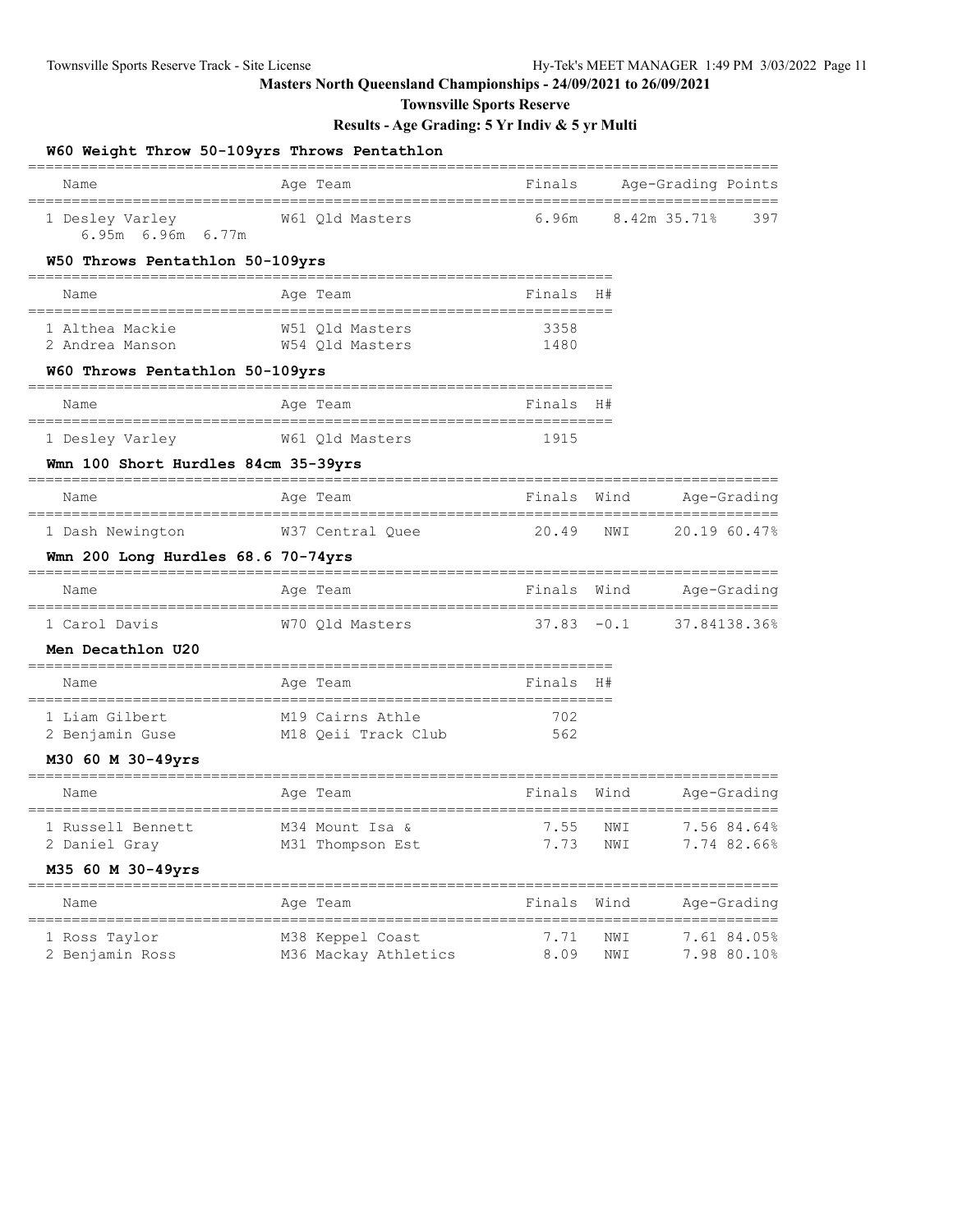**Townsville Sports Reserve**

**Results - Age Grading: 5 Yr Indiv & 5 yr Multi**

## **M30 100 M 30-49yrs** ====================================================================================== Name Age Team Finals Wind Age-Grading Age-Grading ====================================================================================== 1 Russell Bennett M34 Mount Isa & 12.31 NWI 12.32 79.53% **M35 100 M 30-49yrs** ====================================================================================== Name **Age Team** Age Team Finals Wind Age-Grading ====================================================================================== 1 Ross Taylor M38 Keppel Coast 12.57 NWI 12.41 78.92% 2 Benjamin Ross M36 Mackay Athletics 13.12 NWI 12.95 75.61% **M30 200 M 30-49yrs** ====================================================================================== Name **Age Team Communist Page-Grading** Manner Age-Grading Age-Grading ====================================================================================== 1 Russell Bennett M34 Mount Isa & 24.93 NWI 24.94 77.50% **M35 200 M 30-49yrs** ====================================================================================== Name **Age Team** Age Team Finals Wind Age-Grading ====================================================================================== 1 Ross Taylor M38 Keppel Coast 25.65 NWI 25.24 76.57% **M30 400 M 30-49yrs** ================================================================================= Name **Age Team** Age Team Finals Age-Grading ================================================================================= 1 Russell Bennett M34 Mount Isa & 56.94 56.95 75.83% **M35 400 M 30-49yrs** ================================================================================= Name **Age Team** Age Team Finals Age-Grading ================================================================================= 1 Ross Taylor M38 Keppel Coast 59.53 57.48 75.14% 2 Andrew Kidd M37 Wagga Kooringal 1:00.25 58.17 74.24% **M40 400 M 30-49yrs** ================================================================================= Name Age Team Age Team Finals Age-Grading ================================================================================= 1 Andrew Wieland M43 Moranbah Athletics 1:01.25 57.30 75.36% **M45 400 M 30-49yrs** ================================================================================= Age Team **Finals** Age-Grading ================================================================================= 1 Justin Rule M46 Mackay Athletics 59.81 54.16 79.74% **M35 800 M Run 30-49yrs** ================================================================================= Name Age Team Research Age-Grading Manne Age-Grading ================================================================================= 1 Andrew Kidd M37 Wagga Kooringal 2:20.74 2:19.58 72.45% 2 Ross Taylor M38 Keppel Coast 2:36.52 2:35.23 65.14%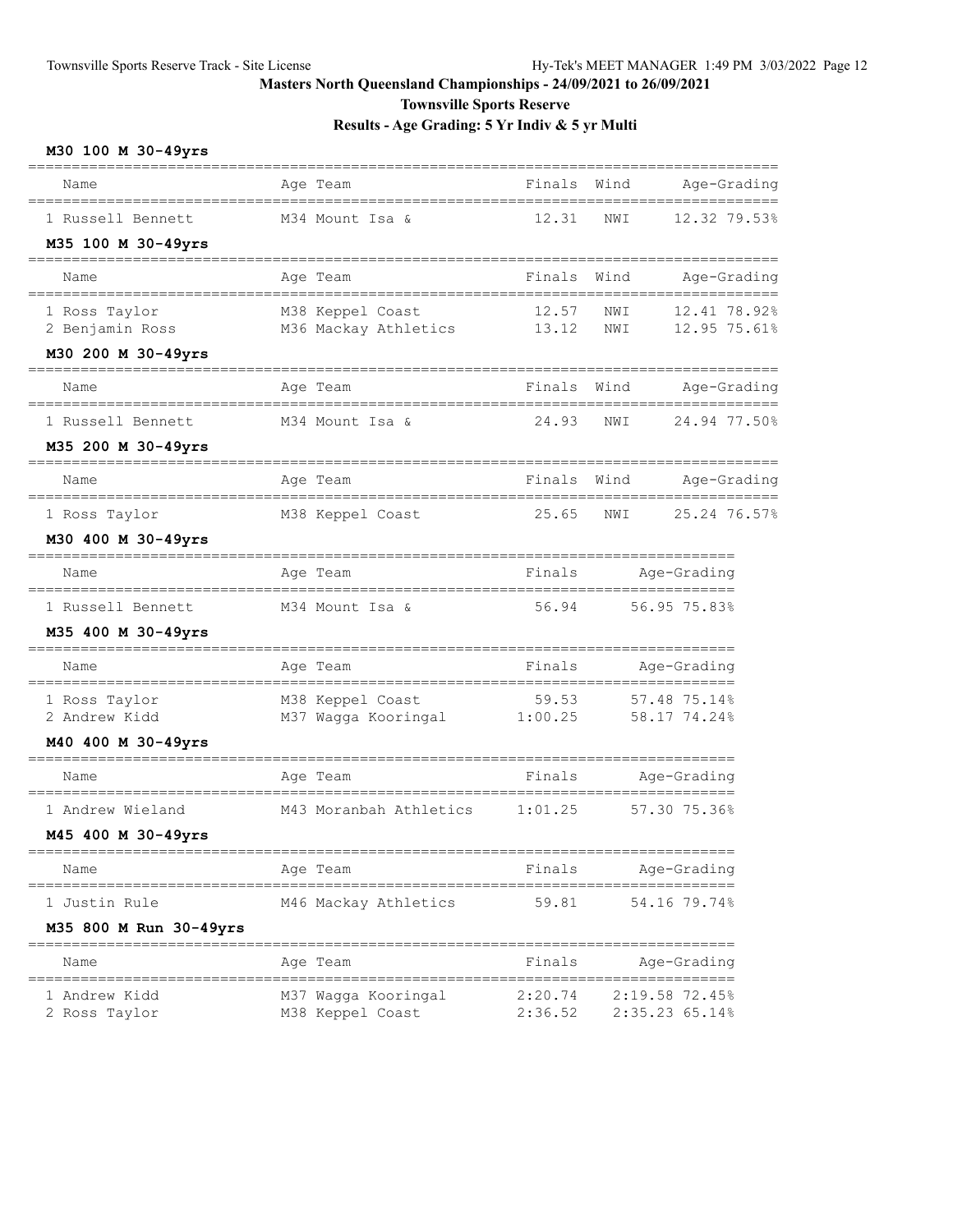**Townsville Sports Reserve**

**Results - Age Grading: 5 Yr Indiv & 5 yr Multi**

## **M40 800 M Run 30-49yrs**

| Name                                                          | Age Team                                   | Finals             | Age-Grading                      |
|---------------------------------------------------------------|--------------------------------------------|--------------------|----------------------------------|
| 1 Andrew Wieland<br>2 Eddie Flecker<br>M45 800 M Run 30-49yrs | M43 Moranbah Athletics<br>M41 Tville North | 2:27.48<br>2:47.78 | 2:21.00 71.71%<br>2:40.40 63.03% |
| Name                                                          | Age Team                                   | Finals             | Age-Grading                      |
| 1 Justin Rule                                                 | M46 Mackay Athletics                       | 2:27.36            | 2:15.62 74.56%                   |
| M30 1500 M Run 30-49yrs                                       |                                            |                    |                                  |
| Name                                                          | Age Team                                   | Finals             | Age-Grading                      |
| 1 Russell Bennett                                             | M34 Mount Isa &                            | 5:33.77            | 5:33.78 61.72%                   |
| M40 1500 M Run 30-49yrs                                       |                                            |                    |                                  |
| Name                                                          | Age Team                                   | Finals             | Age-Grading                      |
| 1 Andrew Wieland                                              | M43 Moranbah Athletics                     | 5:11.75            | 4:56.76 69.42%                   |
| M45 1500 M Run 30-49yrs                                       |                                            |                    |                                  |
| Name                                                          | Aqe Team                                   | Finals             | Age-Grading                      |
| 1 Justin Rule                                                 | M46 Mackay Athletics                       | 5:23.62            | 4:55.31 69.76%                   |
| M45 5000 M Run 30-49yrs                                       |                                            |                    |                                  |
| Name                                                          | Age Team                                   | Finals             | Age-Grading                      |
| 1 Justin Rule                                                 | M46 Mackay Athletics                       | 21:55.21           | 20:23.41 61.88%                  |
| M45 3000 M Steeplechase 91.4cm 30-49yrs                       |                                            |                    |                                  |
| Name                                                          | Age Team                                   | Finals             | Age-Grading                      |
| 1 Justin Rule                                                 | M46 Mackay Athletics                       | 12:50.22           | 11:13.49 70.33%                  |
| M30 High Jump 30-49yrs                                        |                                            |                    |                                  |
| Name                                                          | Age Team                                   | Finals             | Age-Grading                      |
| 1 Russell Bennett<br>1.50 1.55 1.60<br>$\circ$<br>XO XXX      | M34 Mount Isa &                            |                    | 1.55m 1.55m 63.27%               |
| M30 Long Jump 30-49yrs                                        |                                            |                    |                                  |
| Name                                                          | Age Team                                   |                    | Finals Wind<br>Age-Grading       |
| 1 Russell Bennett                                             | M34 Mount Isa &                            |                    | $5.76m + 0.0$ 5.76m 64.36%       |

5.51m(+0.0) 5.60m(+0.0) 5.51m(+0.0) 5.76m(+0.0)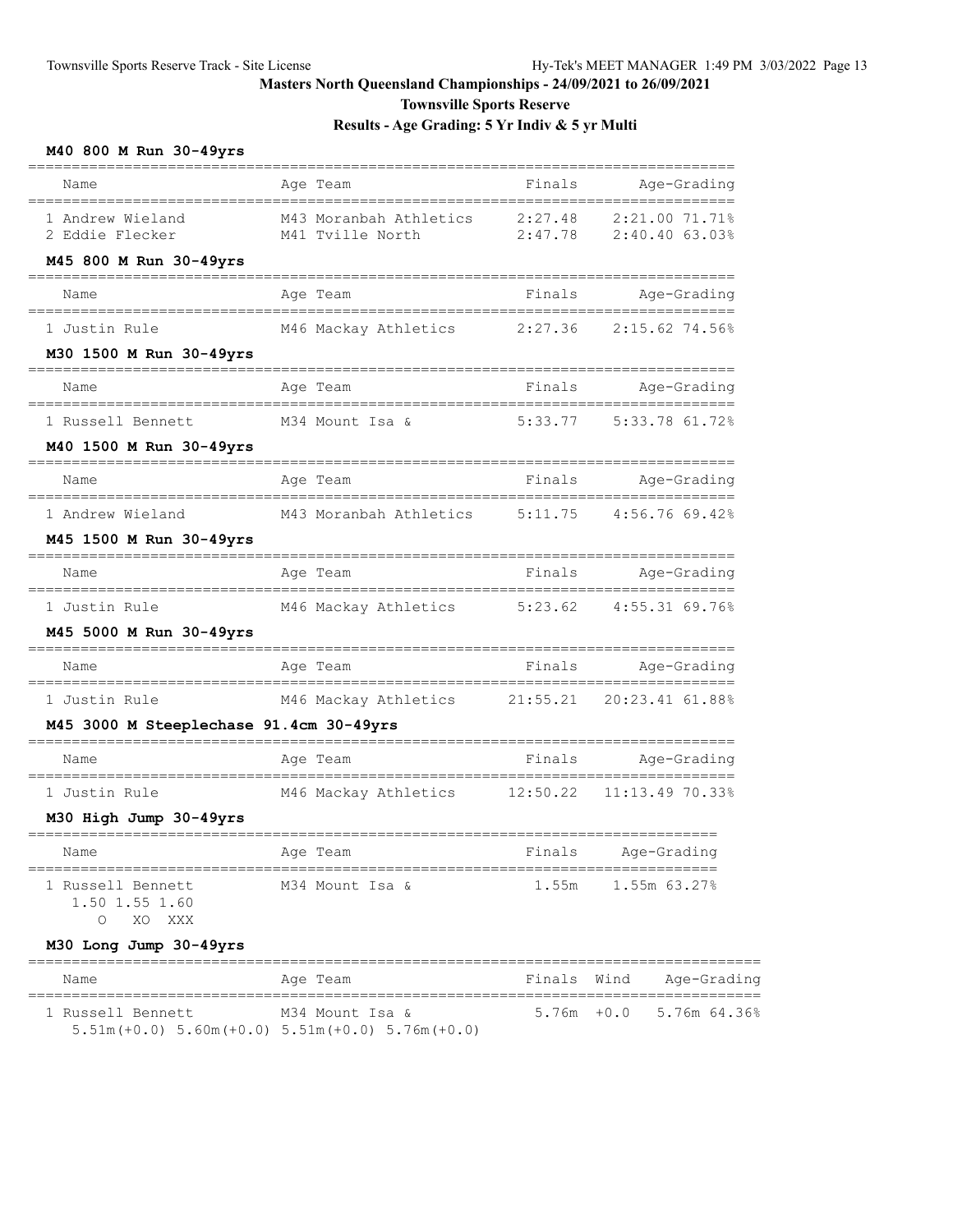**Townsville Sports Reserve**

# **Results - Age Grading: 5 Yr Indiv & 5 yr Multi**

## **M35 Long Jump 30-49yrs**

| Name                                                           | Finals Wind Age-Grading<br>Age Team                                                                                 |                    |                         |  |
|----------------------------------------------------------------|---------------------------------------------------------------------------------------------------------------------|--------------------|-------------------------|--|
|                                                                | 1 Benjamin Ross M36 Mackay Athletics 5.13m 1.7 5.29m 59.10%<br>$5.11m (+0.0) 5.02m (+0.0) 5.13m (1.7) 4.91m (+0.0)$ |                    |                         |  |
| M40 Long Jump 30-49yrs                                         |                                                                                                                     |                    |                         |  |
| Name                                                           | Age Team                                                                                                            | Finals Wind        | Age-Grading             |  |
| 1 Kholan (snr) Hayes M40 Tville North                          | $4.88m (+0.0)$ $4.86m (+0.0)$ $4.79m (+0.0)$ $X (+0.0)$                                                             |                    | 4.88m +0.0 5.31m 59.44% |  |
| $X(+0.0)$ 4.54m $(+0.0)$ 4.50m $(+0.0)$ 4.53m $(+0.0)$         | 2 Andrew Wieland M43 Moranbah Athletics 4.54m +0.0 4.94m 55.30%                                                     |                    |                         |  |
| M30 Shot Put 7.26kg 30-49yrs                                   |                                                                                                                     |                    |                         |  |
| Name                                                           | Age Team                                                                                                            | Finals Age-Grading |                         |  |
| 8.65m 8.47m 9.20m 8.00m                                        | ______________________________________<br>1 Jacob Daniels M33 Normanton Athlet 9.20m 9.20m 39.79%                   |                    |                         |  |
| M35 Shot Put 7.26kg 30-49yrs                                   |                                                                                                                     |                    |                         |  |
| Name                                                           | Aqe Team                                                                                                            | Finals Age-Grading |                         |  |
| 10.23m 9.95m 9.95m 10.16m                                      | 1 Niroshan tharanga di Sub M39 Emerald and 10.23m 10.61m 45.90%                                                     |                    |                         |  |
| M40 Shot Put 7.26kg 30-49yrs                                   |                                                                                                                     |                    |                         |  |
| Name                                                           | Age Team                                                                                                            | Finals Age-Grading |                         |  |
| $7.67m$ $7.64m$ $X$ $8.63m$                                    | 1 Shaun Purt M41 Mulgrave Ath 8.63m 9.61m 41.57%                                                                    |                    |                         |  |
| 2 Eddie Flecker M41 Tville North<br>X 8.04m 8.02m 7.97m        |                                                                                                                     |                    | 8.04m 8.95m 38.73%      |  |
| 3 Raymond Abdy F37 M41 Charters Tow<br>6.79m 7.30m 7.29m 7.21m |                                                                                                                     |                    | 7.30m 8.13m 35.16%      |  |
| 4 Jeffrey Holland M42 Longreach At                             |                                                                                                                     |                    | 5.84m 6.50m 28.13%      |  |

5.08m 5.07m 5.72m 5.84m

# **M45 Shot Put 7.26kg 30-49yrs**

| Name                                           | Age Team        | Finals | Age-Grading              |
|------------------------------------------------|-----------------|--------|--------------------------|
| 1 Damian Irish<br>$10.67m$ 9.48m $X$ 10.05m    | M46 Invictus    |        | $10.67m$ $12.82m$ 55.49% |
| 2 Suminda Galketiya<br>8.09m 8.72m 8.42m 8.83m | M47 Emerald and |        | 8.83m 10.61m 45.92%      |

# **M35 Discus Throw 2.0kg 30-49yrs**

| Name | Age Team | Finals | Age-Grading |
|------|----------|--------|-------------|
|      |          |        |             |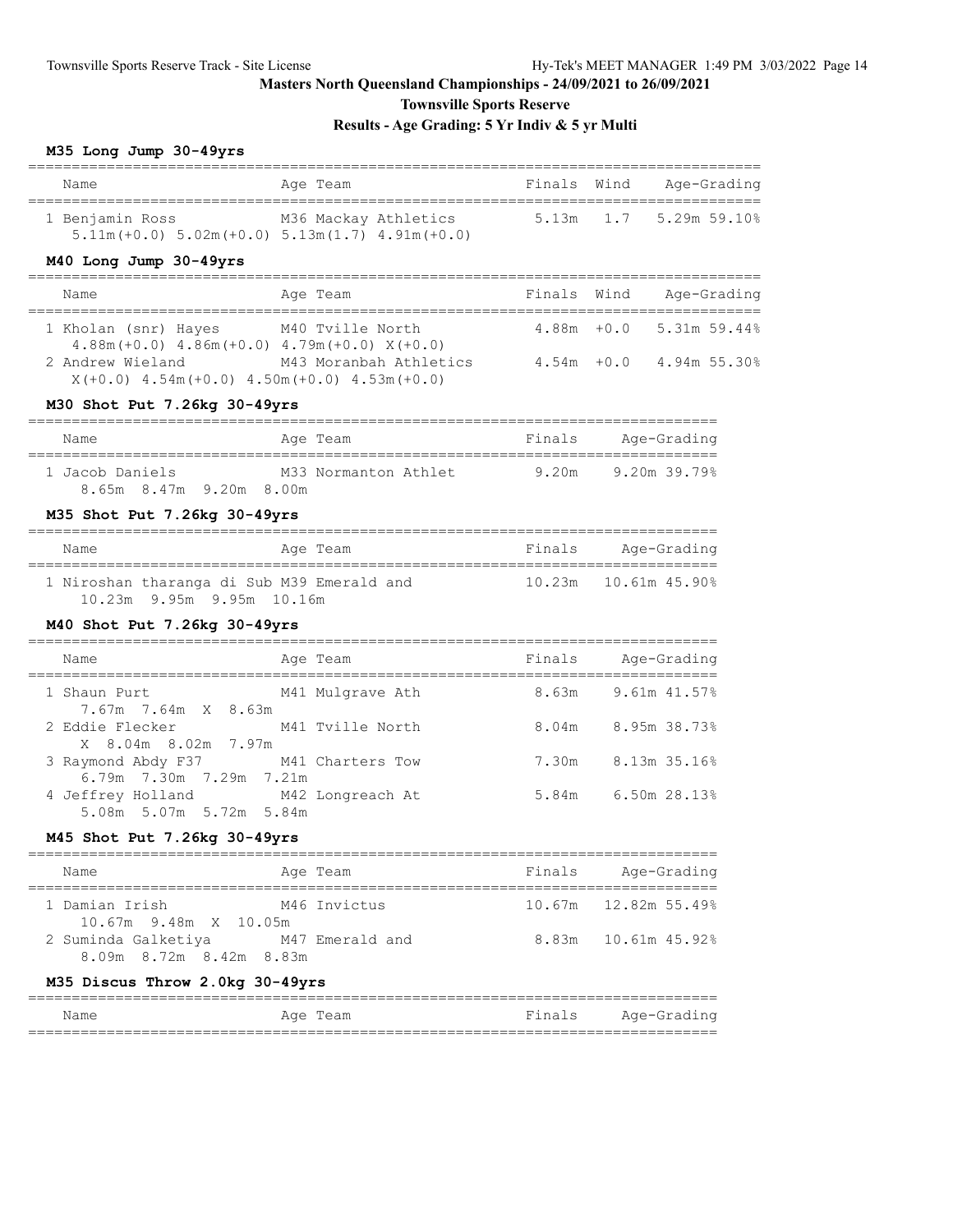**Townsville Sports Reserve**

**Results - Age Grading: 5 Yr Indiv & 5 yr Multi**

## **....M35 Discus Throw 2.0kg 30-49yrs**

 1 Niroshan tharanga di Sub M39 Emerald and 28.21m 28.61m 38.62% 28.21m 26.78m 26.16m X

#### **M40 Discus Throw 2.0kg 30-49yrs**

| Name                                                               | Age Team         | Finals | Age-Grading          |
|--------------------------------------------------------------------|------------------|--------|----------------------|
| 1 Shaun Purt<br>22.78m X 23.47m 20.05m                             | M41 Mulgrave Ath |        | 23.47m 25.84m 34.89% |
| 2 Eddie Flecker<br>22.49m X 22.69m 21.70m                          | M41 Tville North |        | 22.69m 24.99m 33.73% |
| 3 Raymond Abdy F37 M41 Charters Tow<br>14.87m 14.46m 15.45m 14.91m |                  |        | 15.45m 17.01m 22.97% |

#### **M45 Discus Throw 2.0kg 30-49yrs**

| Name                                                               | Age Team        | Finals | Age-Grading                 |
|--------------------------------------------------------------------|-----------------|--------|-----------------------------|
| 1 Damian Irish<br>26.54m 30.24m 28.89m 26.74m                      | M46 Invictus    |        | $30.24m$ $36.43m$ $49.19\%$ |
| 2 Shane Bramley M47 Invictus<br>26.85m 27.56m 27.94m X             |                 |        | 27.94m 33.66m 45.45%        |
| 3 Suminda Galketiya M47 Emerald and<br>22.27m 23.87m 23.87m 23.74m |                 |        | 23.87m 28.76m 38.83%        |
| 4 Shaun Peel<br>X 23.25m X                                         | M46 Mount Isa & |        | 23.25m 28.01m 37.82%        |

#### **M40 Hammer Throw 7.26kg 30-49yrs**

| Name                                           | Age Team                            | Finals | Age-Grading            |
|------------------------------------------------|-------------------------------------|--------|------------------------|
| 1 Shaun Purt<br>$21.01m$ $22.43m$ $X$ $20.42m$ | M41 Mulgrave Ath                    |        | 22.43m 25.23m 29.10%   |
| 17.16m 19.45m 21.05m 13.45m                    | 2 Raymond Abdy F37 M41 Charters Tow |        | 21.05m 23.68m 27.31%   |
| 14.06m 15.42m 14.14m 15.19m                    | 3 Jeffrey Holland M42 Longreach At  |        | 15.42m  17.35m  20.00% |

## **M45 Hammer Throw 7.26kg 30-49yrs**

| Name           | Age Team     | Finals | Age-Grading          |
|----------------|--------------|--------|----------------------|
| 1 Damian Irish | M46 Invictus |        | 26.62m 33.00m 38.04% |

#### **M30 Javelin Throw 800gm 30-49yrs**

| Name                                         |  | Age Team             | Finals | Age-Grading          |  |  |  |
|----------------------------------------------|--|----------------------|--------|----------------------|--|--|--|
| 1 Daniel Gray<br>33.83m 27.23m 30.35m 34.69m |  | M31 Thompson Est     |        | 34.69m 34.69m 35.23% |  |  |  |
| 2 Jacob Daniels<br>27.99m 27.72m X 25.60m    |  | M33 Normanton Athlet |        | 27.99m 27.99m 28.42% |  |  |  |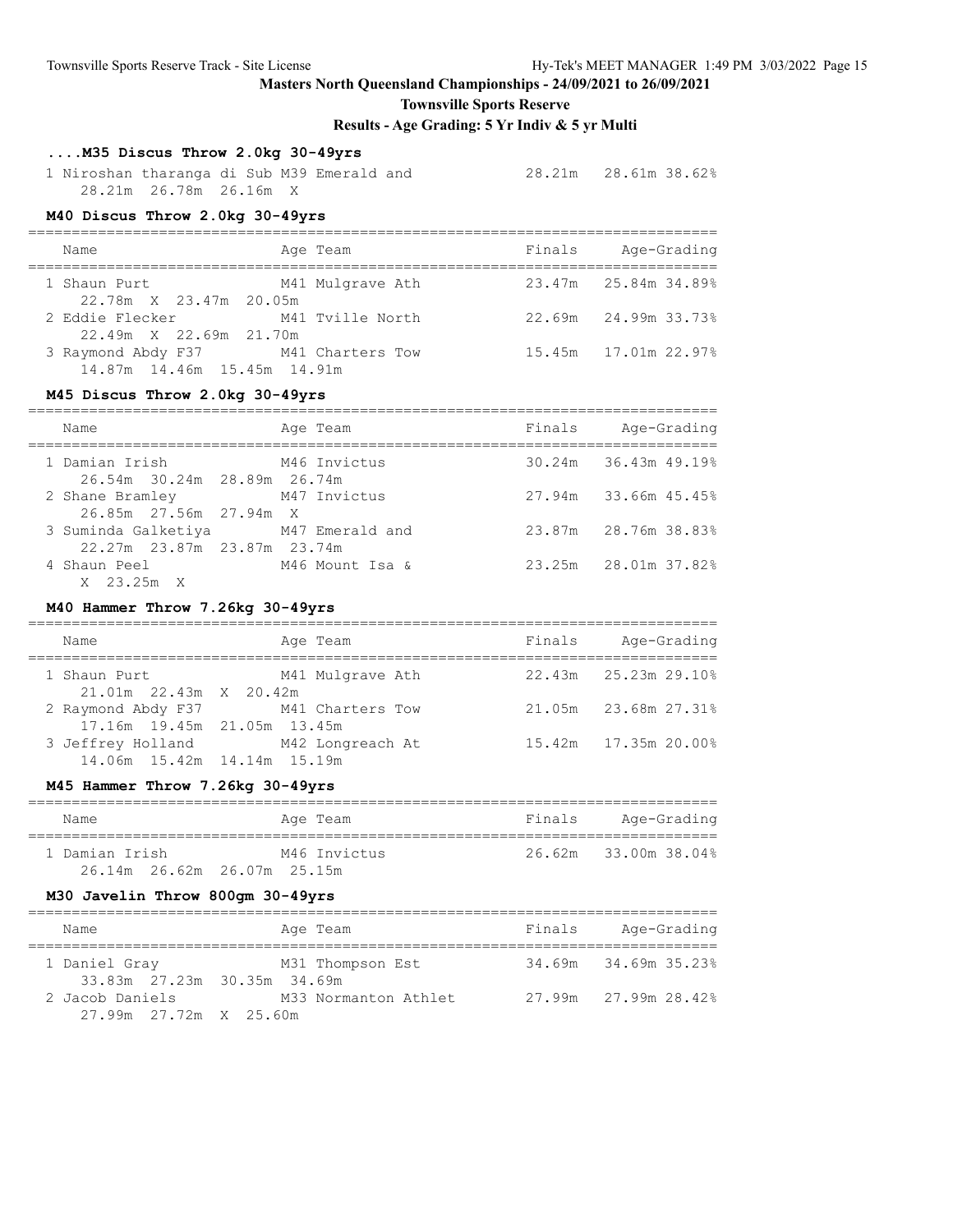## **Townsville Sports Reserve**

## **Results - Age Grading: 5 Yr Indiv & 5 yr Multi**

## **M35 Javelin Throw 800gm 30-49yrs**

| Name                                       | Age Team             | Finals | Age-Grading          |  |  |  |  |
|--------------------------------------------|----------------------|--------|----------------------|--|--|--|--|
|                                            |                      |        |                      |  |  |  |  |
| 1 Niroshan tharanga di Sub M39 Emerald and |                      |        | 35.00m 35.44m 35.99% |  |  |  |  |
| 34.98m X 35.00m 34.31m                     |                      |        |                      |  |  |  |  |
| 2 Benjamin Ross                            | M36 Mackay Athletics |        | 30.35m 30.73m 31.21% |  |  |  |  |
| X 27.54m 30.35m 26.13m                     |                      |        |                      |  |  |  |  |

## **M40 Javelin Throw 800gm 30-49yrs**

| Name                                              | Age Team         | Finals | Age-Grading          |
|---------------------------------------------------|------------------|--------|----------------------|
| 1 Shaun Purt<br>23.86m 30.23m 32.12m 29.25m       | M41 Mulgrave Ath |        | 32.12m 34.88m 35.43% |
| 2 Raymond Abdy F37<br>17.49m 14.96m 15.30m 16.71m | M41 Charters Tow |        | 17.49m 18.99m 19.29% |

## **M45 Javelin Throw 800gm 30-49yrs**

| Name                                          |  | Age Team        |  | Finals | Age-Grading          |  |
|-----------------------------------------------|--|-----------------|--|--------|----------------------|--|
| 1 Damian Irish<br>31.05m 27.57m 27.48m 27.43m |  | M46 Invictus    |  |        | 31.05m 36.37m 36.94% |  |
| 2 Suminda Galketiya<br>23.85m 19.93m X X      |  | M47 Emerald and |  |        | 23.85m 27.94m 28.37% |  |

## **M30 100 M 30-49yrs Decathlon**

| Name                                          | Age Team         | Finals Wind | Age-Grading Points                               |  |
|-----------------------------------------------|------------------|-------------|--------------------------------------------------|--|
| 1 Daniel Gray                                 | M31 Thompson Est |             | $12.29 -0.2$ $12.30$ $79.66$ <sup>2</sup><br>593 |  |
| M30 1500 M 30-49yrs Decathlon                 |                  |             |                                                  |  |
| Name                                          | Age Team         | Finals      | Age-Grading Points                               |  |
| 1 Daniel Gray                                 | M31 Thompson Est | 5:18.26     | 5:18.2764.73%<br>459                             |  |
| M30 400 M Run 30-49yrs Decathlon              |                  |             |                                                  |  |
| Name                                          | Age Team         | Finals      | Age-Grading Points                               |  |
| 1 Daniel Gray                                 | M31 Thompson Est | 57.59       | 57.60 74.98% 498                                 |  |
| M30 110 Short Hurdles 99cm 30-49yrs Decathlon |                  |             |                                                  |  |
| Name                                          | Age Team         | Finals Wind | Age-Grading Points                               |  |
| 1 Daniel Gray                                 | M31 Thompson Est |             | 20.87 0.1 20.88 61.86% 283                       |  |
| M30 High Jump 30-49yrs Decathlon              |                  |             |                                                  |  |
| Name                                          | Age Team         | Finals      | Age-Grading Points                               |  |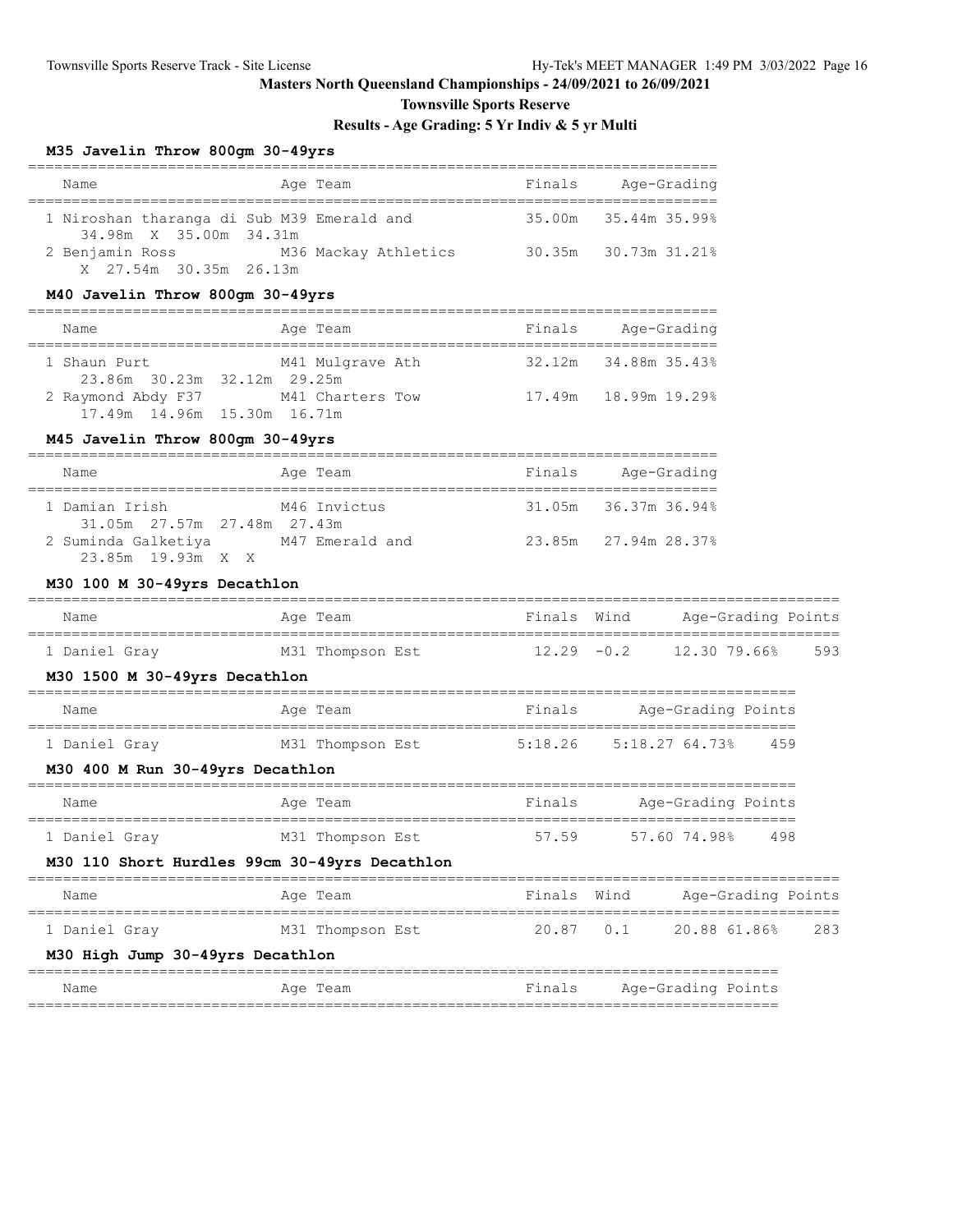# **Townsville Sports Reserve**

| M30 Pole Vault 30-49yrs Decathlon<br>Age Team<br>Finals<br>Age-Grading Points<br>Name<br>2.60m 2.60m 42.35%<br>M31 Thompson Est<br>264<br>1 Daniel Gray<br>2.40 2.50 2.60 2.70<br>O O O XXX<br>M30 Long Jump 30-49yrs Decathlon<br>Finals Wind Age-Grading Points<br>Age Team<br>Name<br>1 Daniel Gray M31 Thompson Est<br>5.12m  1.5  5.12m  57.21%  405<br>$5.12m(1.5)$ $4.94m(0.2)$ $5.05m(+0.0)$<br>M30 Shot Put 7.26cm 30-49yrs Decathlon<br>Finals Age-Grading Points<br>Age Team<br>Name<br>1 Daniel Gray 61 M31 Thompson Est 7.56m 7.56m 32.70% 340<br>7.25m 7.56m 7.07m<br>M35 Shot Put 7.26kg 30-49yrs Throws Pentathlon<br>Finals Age-Grading Points<br>Name<br>Age Team<br>1 Benjamin Ross M36 Mackay Athletics 8.12m 8.42m 36.43% 391<br>7.98m 7.98m 8.12m<br>M40 Shot Put 7.26kg 30-49yrs Throws Pentathlon<br>Name<br>Age Team<br>Finals Age-Grading Points<br>7.67m 8.54m 36.95%<br>1 Shaun Purt<br>- 398<br>M41 Mulgrave Ath<br>7.67m 7.64m X<br>2 Raymond Abdy F37 M41 Charters Tow 7.30m 8.13m 35.16% 374<br>6.79m 7.30m 7.29m<br>M45 Shot Put 7.26kg 30-49vrs Throws Pentathlon<br>Age-Grading Points<br>Finals<br>Name<br>Age Team<br>12.82m 55.49%<br>M46 Invictus<br>656<br>1 Damian Irish<br>10.67m<br>10.67m 9.48m<br>2 Shaun Peel<br>8.63m<br>10.37m 44.88%<br>508<br>M46 Mount Isa &<br>8.63m<br>8.09m<br>M30 Discus Throw 2kg 30-49yrs Decathlon<br>Finals<br>Age-Grading Points<br>Name<br>Aqe Team | M30 High Jump 30-49yrs Decathlon<br>1 Daniel Gray<br>1.37 1.40 1.43 1.46<br>O XXO XO XXX | M31 Thompson Est | 1.43m 1.43m 58.37% 338 |  |
|----------------------------------------------------------------------------------------------------------------------------------------------------------------------------------------------------------------------------------------------------------------------------------------------------------------------------------------------------------------------------------------------------------------------------------------------------------------------------------------------------------------------------------------------------------------------------------------------------------------------------------------------------------------------------------------------------------------------------------------------------------------------------------------------------------------------------------------------------------------------------------------------------------------------------------------------------------------------------------------------------------------------------------------------------------------------------------------------------------------------------------------------------------------------------------------------------------------------------------------------------------------------------------------------------------------------------------------------------------------------------------------------------------------------------------|------------------------------------------------------------------------------------------|------------------|------------------------|--|
|                                                                                                                                                                                                                                                                                                                                                                                                                                                                                                                                                                                                                                                                                                                                                                                                                                                                                                                                                                                                                                                                                                                                                                                                                                                                                                                                                                                                                                  |                                                                                          |                  |                        |  |
|                                                                                                                                                                                                                                                                                                                                                                                                                                                                                                                                                                                                                                                                                                                                                                                                                                                                                                                                                                                                                                                                                                                                                                                                                                                                                                                                                                                                                                  |                                                                                          |                  |                        |  |
|                                                                                                                                                                                                                                                                                                                                                                                                                                                                                                                                                                                                                                                                                                                                                                                                                                                                                                                                                                                                                                                                                                                                                                                                                                                                                                                                                                                                                                  |                                                                                          |                  |                        |  |
|                                                                                                                                                                                                                                                                                                                                                                                                                                                                                                                                                                                                                                                                                                                                                                                                                                                                                                                                                                                                                                                                                                                                                                                                                                                                                                                                                                                                                                  |                                                                                          |                  |                        |  |
|                                                                                                                                                                                                                                                                                                                                                                                                                                                                                                                                                                                                                                                                                                                                                                                                                                                                                                                                                                                                                                                                                                                                                                                                                                                                                                                                                                                                                                  |                                                                                          |                  |                        |  |
|                                                                                                                                                                                                                                                                                                                                                                                                                                                                                                                                                                                                                                                                                                                                                                                                                                                                                                                                                                                                                                                                                                                                                                                                                                                                                                                                                                                                                                  |                                                                                          |                  |                        |  |
|                                                                                                                                                                                                                                                                                                                                                                                                                                                                                                                                                                                                                                                                                                                                                                                                                                                                                                                                                                                                                                                                                                                                                                                                                                                                                                                                                                                                                                  |                                                                                          |                  |                        |  |
|                                                                                                                                                                                                                                                                                                                                                                                                                                                                                                                                                                                                                                                                                                                                                                                                                                                                                                                                                                                                                                                                                                                                                                                                                                                                                                                                                                                                                                  |                                                                                          |                  |                        |  |
|                                                                                                                                                                                                                                                                                                                                                                                                                                                                                                                                                                                                                                                                                                                                                                                                                                                                                                                                                                                                                                                                                                                                                                                                                                                                                                                                                                                                                                  |                                                                                          |                  |                        |  |
|                                                                                                                                                                                                                                                                                                                                                                                                                                                                                                                                                                                                                                                                                                                                                                                                                                                                                                                                                                                                                                                                                                                                                                                                                                                                                                                                                                                                                                  |                                                                                          |                  |                        |  |
|                                                                                                                                                                                                                                                                                                                                                                                                                                                                                                                                                                                                                                                                                                                                                                                                                                                                                                                                                                                                                                                                                                                                                                                                                                                                                                                                                                                                                                  |                                                                                          |                  |                        |  |
|                                                                                                                                                                                                                                                                                                                                                                                                                                                                                                                                                                                                                                                                                                                                                                                                                                                                                                                                                                                                                                                                                                                                                                                                                                                                                                                                                                                                                                  |                                                                                          |                  |                        |  |
|                                                                                                                                                                                                                                                                                                                                                                                                                                                                                                                                                                                                                                                                                                                                                                                                                                                                                                                                                                                                                                                                                                                                                                                                                                                                                                                                                                                                                                  |                                                                                          |                  |                        |  |
|                                                                                                                                                                                                                                                                                                                                                                                                                                                                                                                                                                                                                                                                                                                                                                                                                                                                                                                                                                                                                                                                                                                                                                                                                                                                                                                                                                                                                                  |                                                                                          |                  |                        |  |
|                                                                                                                                                                                                                                                                                                                                                                                                                                                                                                                                                                                                                                                                                                                                                                                                                                                                                                                                                                                                                                                                                                                                                                                                                                                                                                                                                                                                                                  |                                                                                          |                  |                        |  |
|                                                                                                                                                                                                                                                                                                                                                                                                                                                                                                                                                                                                                                                                                                                                                                                                                                                                                                                                                                                                                                                                                                                                                                                                                                                                                                                                                                                                                                  |                                                                                          |                  |                        |  |
|                                                                                                                                                                                                                                                                                                                                                                                                                                                                                                                                                                                                                                                                                                                                                                                                                                                                                                                                                                                                                                                                                                                                                                                                                                                                                                                                                                                                                                  |                                                                                          |                  |                        |  |
|                                                                                                                                                                                                                                                                                                                                                                                                                                                                                                                                                                                                                                                                                                                                                                                                                                                                                                                                                                                                                                                                                                                                                                                                                                                                                                                                                                                                                                  |                                                                                          |                  |                        |  |
|                                                                                                                                                                                                                                                                                                                                                                                                                                                                                                                                                                                                                                                                                                                                                                                                                                                                                                                                                                                                                                                                                                                                                                                                                                                                                                                                                                                                                                  |                                                                                          |                  |                        |  |
|                                                                                                                                                                                                                                                                                                                                                                                                                                                                                                                                                                                                                                                                                                                                                                                                                                                                                                                                                                                                                                                                                                                                                                                                                                                                                                                                                                                                                                  |                                                                                          |                  |                        |  |
|                                                                                                                                                                                                                                                                                                                                                                                                                                                                                                                                                                                                                                                                                                                                                                                                                                                                                                                                                                                                                                                                                                                                                                                                                                                                                                                                                                                                                                  |                                                                                          |                  |                        |  |
|                                                                                                                                                                                                                                                                                                                                                                                                                                                                                                                                                                                                                                                                                                                                                                                                                                                                                                                                                                                                                                                                                                                                                                                                                                                                                                                                                                                                                                  |                                                                                          |                  |                        |  |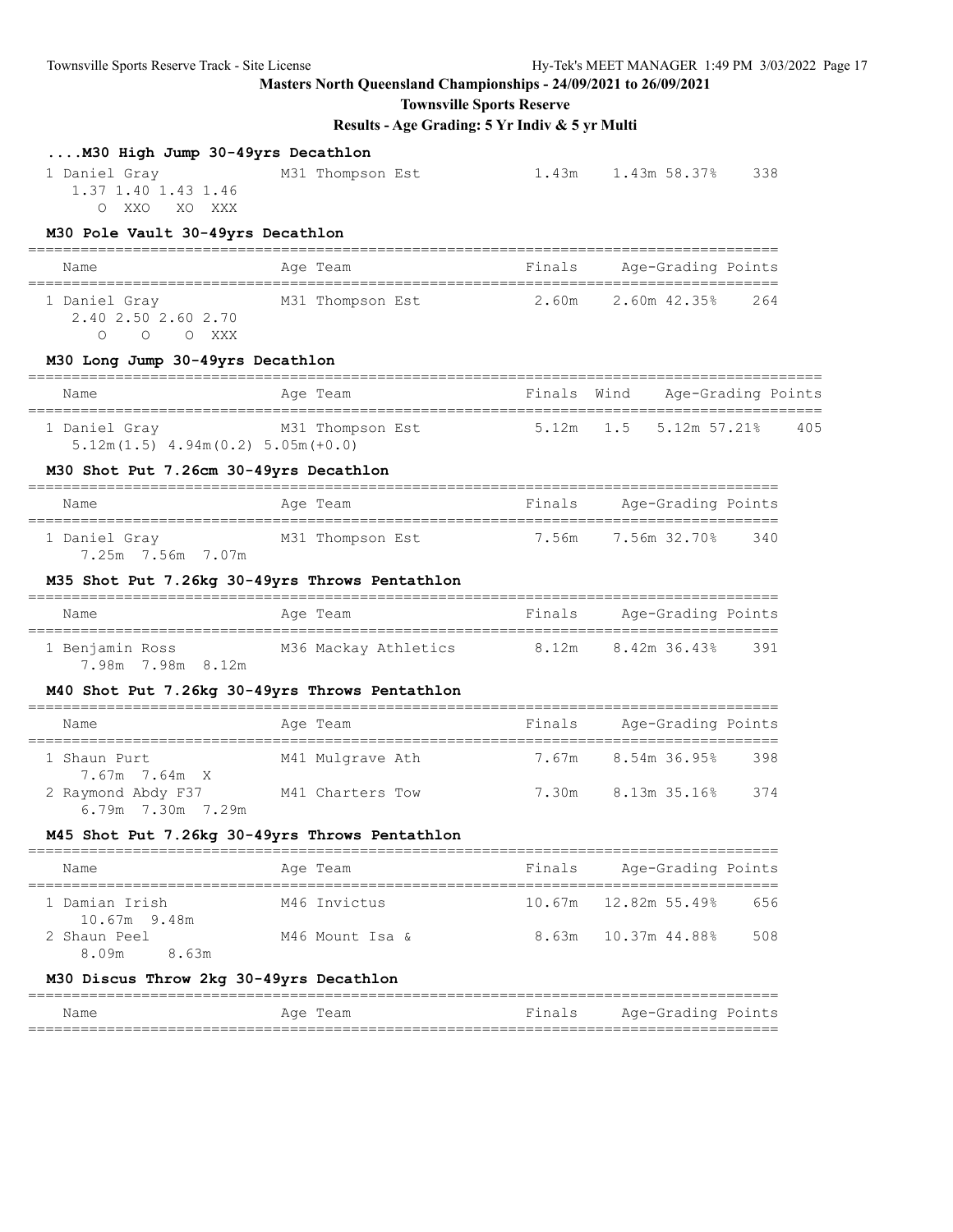**Townsville Sports Reserve**

## **Results - Age Grading: 5 Yr Indiv & 5 yr Multi**

# **....M30 Discus Throw 2kg 30-49yrs Decathlon**

 1 Daniel Gray M31 Thompson Est 27.64m 27.64m 37.31% 418 27.64m 24.39m 25.59m

#### **M35 Discus Throw 2kg 30-49yrs Throws Pentathlon**

| Name            |                      |  | Age Team |                      | Finals |                      | Age-Grading Points |     |
|-----------------|----------------------|--|----------|----------------------|--------|----------------------|--------------------|-----|
| 1 Benjamin Ross |                      |  |          | M36 Mackay Athletics |        | 22.63m 22.95m 30.98% |                    | 328 |
|                 | 20.92m 21.99m 22.63m |  |          |                      |        |                      |                    |     |

#### **M40 Discus Throw 2kg 30-49yrs Throws Pentathlon**

| Name                                       | Age Team         | Finals | Age-Grading Points         |     |
|--------------------------------------------|------------------|--------|----------------------------|-----|
| 1 Shaun Purt<br>22.78m X 23.47m            | M41 Mulgrave Ath |        | 23.47m 25.84m 34.89%       | 383 |
| 2 Raymond Abdy F37<br>14.87m 14.46m 15.45m | M41 Charters Tow |        | 15.45m    17.01m    22.97% | 217 |

#### **M45 Discus Throw 2kg 30-49yrs Throws Pentathlon**

| Name                                   | Age Team        | Finals | Age-Grading Points         |     |
|----------------------------------------|-----------------|--------|----------------------------|-----|
| 1 Damian Irish<br>26.54m 30.24m 28.89m | M46 Invictus    |        | $30.24m$ $36.43m$ $49.198$ | 592 |
| 2 Shaun Peel<br>X 23.25m X             | M46 Mount Isa & |        | 23.25m 28.01m 37.82%       | 425 |

#### **M35 Hammer Throw 7.26kg 30-49yrs Throws Pentathlon**

| Name            | Age Team             | Age-Grading Points<br>Finals |
|-----------------|----------------------|------------------------------|
| 1 Benjamin Ross | M36 Mackay Athletics | 18.43m 18.98m 21.89%<br>176  |
| 18.43m 17.58m X |                      |                              |

#### **M40 Hammer Throw 7.26kg 30-49yrs Throws Pentathlon**

| Name                                       | Age Team         | Finals | Age-Grading Points                 |
|--------------------------------------------|------------------|--------|------------------------------------|
| 1 Kholan (snr) Hayes<br>24.23m 22.88m      | M40 Tville North |        | 24.23m 27.26m 31.43%<br>307        |
| 2 Shaun Purt<br>$21.01m$ $22.43m$ X        | M41 Mulgrave Ath |        | $22.43m$ $25.23m$ $29.10\%$<br>274 |
| 3 Raymond Abdy F37<br>17.16m 19.45m 21.05m | M41 Charters Tow | 21.05m | 250<br>23.68m 27.31%               |

#### **M45 Hammer Throw 7.26kg 30-49yrs Throws Pentathlon**

| Name                                   | Age Team        | Finals | Age-Grading Points   |     |
|----------------------------------------|-----------------|--------|----------------------|-----|
| 1 Damian Irish<br>26.14m 26.62m 26.07m | M46 Invictus    |        | 26.62m 33.00m 38.04% | 399 |
| 2 Shaun Peel<br>22.07m 22.73m 21.03m   | M46 Mount Isa & |        | 22.73m 28.17m 32.49% | 321 |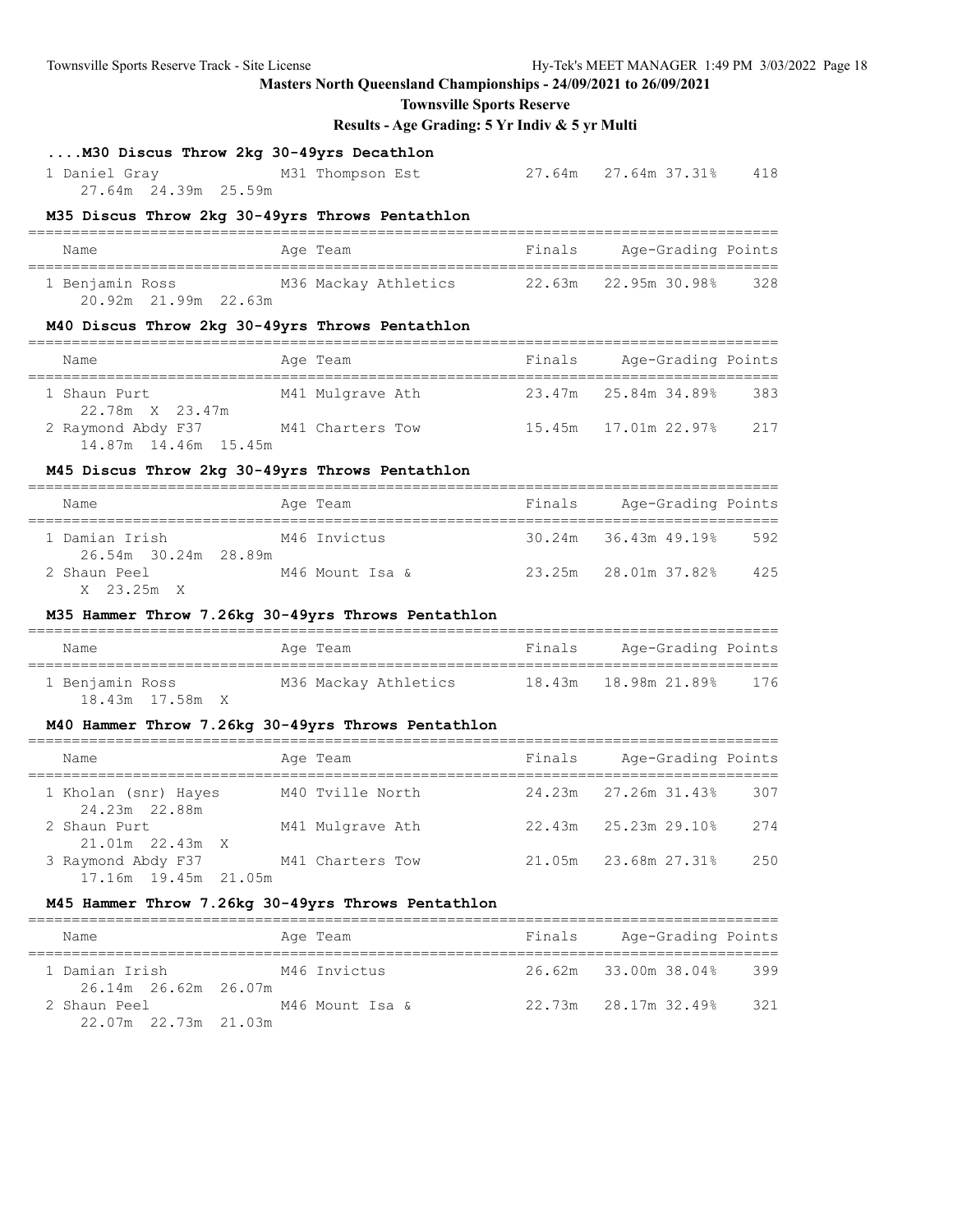**Townsville Sports Reserve**

| M30 Javelin Throw 800gm 30-49yrs Decathlon                                            |                                                                                |                |                               |            |
|---------------------------------------------------------------------------------------|--------------------------------------------------------------------------------|----------------|-------------------------------|------------|
| Name                                                                                  | Age Team                                                                       |                | Finals Age-Grading Points     |            |
| 1 Daniel Gray M31 Thompson Est<br>35.25m 33.74m 34.34m                                |                                                                                | 35.25m         | 35.25m 35.79%                 | 374        |
|                                                                                       | M35 Javelin Throw 800g 30-49yrs Throws Pentathlon                              |                |                               |            |
| Name                                                                                  | Age Team                                                                       | Finals         | Age-Grading Points            |            |
| X 27.54m 30.35m                                                                       | 1 Benjamin Ross M36 Mackay Athletics 30.35m 30.73m 31.21%                      |                | ----------------------        | 309        |
|                                                                                       | M40 Javelin Throw 800g 30-49yrs Throws Pentathlon                              |                |                               |            |
| Name                                                                                  | Age Team                                                                       | Finals         | Age-Grading Points            |            |
| 1 Shaun Purt                                                                          | M41 Mulgrave Ath 32.12m 34.88m 35.43%                                          |                |                               | 368        |
| 23.86m 30.23m 32.12m<br>2 Raymond Abdy F37 M41 Charters Tow<br>17.49m  14.96m  15.30m |                                                                                |                | 17.49m  18.99m  19.29%        | 148        |
|                                                                                       | M45 Javelin Throw 800g 30-49yrs Throws Pentathlon                              |                |                               |            |
| Name                                                                                  | Age Team                                                                       | Finals         | Age-Grading Points            |            |
| 1 Damian Irish                                                                        | M46 Invictus                                                                   |                | 31.05m 36.37m 36.94%          | 390        |
| 31.05m  27.57m  27.48m<br>2 Shaun Peel<br>30.30m 27.40m 28.89m                        | M46 Mount Isa &                                                                |                | 30.30m 35.49m 36.05%          | 377        |
| M35 Weight Throw 30-49yrs Throws Pentathlon                                           |                                                                                |                |                               |            |
| Name                                                                                  | Age Team                                                                       |                | Finals Age-Grading Points     |            |
| 1 Benjamin Ross                                                                       | M36 Mackay Athletics 5.55m 5.66m 21.89% 213                                    |                |                               |            |
| M40 Weight Throw 30-49yrs Throws Pentathlon                                           |                                                                                |                |                               |            |
| Name                                                                                  | Age Team                                                                       |                | Finals Age-Grading Points     |            |
| 1 Shaun Purt                                                                          | M41 Mulgrave Ath<br>2 Raymond Abdy F37 M41 Charters Tow 4.15m 4.52m 17.49% 152 |                | $6.59m$ $7.18m$ $27.77\%$     | 296        |
| M45 Weight Throw 30-49yrs Throws Pentathlon                                           |                                                                                |                |                               |            |
| Name                                                                                  | Age Team                                                                       | Finals         | Age-Grading Points            |            |
| 1 Damian Irish<br>2 Shaun Peel                                                        | M46 Invictus<br>M46 Mount Isa &                                                | 8.72m<br>8.48m | 10.19m 39.44%<br>9.91m 38.35% | 463<br>447 |
| M30 Decathlon 30-49yrs                                                                |                                                                                |                |                               |            |

| Name          | Age Team         | Finals H# |
|---------------|------------------|-----------|
| 1 Daniel Gray | M31 Thompson Est | 3972      |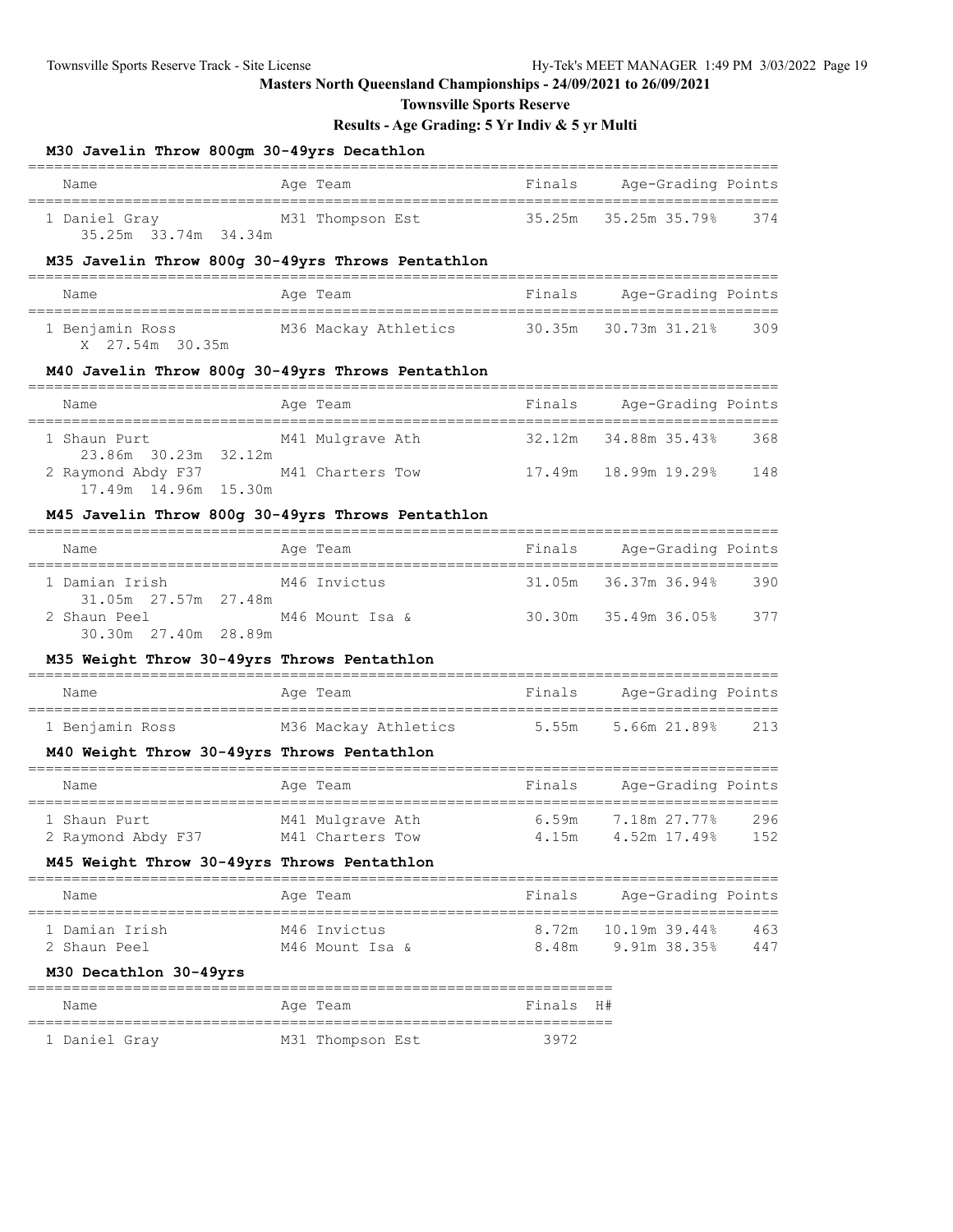**Townsville Sports Reserve**

| M35 Throws Pentathlon 30-49yrs                      |                                             |                           |            |                                 |
|-----------------------------------------------------|---------------------------------------------|---------------------------|------------|---------------------------------|
| Name                                                | Age Team                                    | Finals                    | H#         |                                 |
| 1 Benjamin Ross                                     | M36 Mackay Athletics                        | 1417                      |            |                                 |
| M40 Throws Pentathlon 30-49yrs                      |                                             |                           |            |                                 |
| Name                                                | Age Team                                    | Finals                    | H#         |                                 |
| 1 Shaun Purt<br>2 Raymond Abdy F37 M41 Charters Tow | M41 Mulgrave Ath                            | 1719<br>1141              |            |                                 |
| M45 Throws Pentathlon 30-49yrs                      |                                             |                           |            |                                 |
| Name                                                | Age Team                                    | Finals                    | H#         |                                 |
| 1 Damian Irish<br>2 Shaun Peel                      | M46 Invictus<br>M46 Mount Isa &             | 2500<br>2078              |            |                                 |
| M30 1500 M Race Walk 30-49yrs                       |                                             |                           |            |                                 |
| Name                                                | Age Team                                    | Finals                    |            | Age-Grading                     |
| -- Jacob Daniels                                    | M33 Normanton Athlet                        | DQ.                       |            |                                 |
| M55 60 M 50-109yrs                                  |                                             |                           |            |                                 |
| Name                                                | Age Team                                    | Finals                    | Wind       | Age-Grading                     |
| 1 David Varley<br>2 Renee Otto                      | M59 Qld Masters<br>M55 Central Quee         | 8.59<br>12.51             | NWI<br>NWI | 7.47 85.56%<br>$10.88$ 58.75%   |
| M60 60 M 50-109yrs                                  |                                             |                           |            |                                 |
| Name                                                | Age Team                                    | Finals                    | Wind       | Age-Grading                     |
| 1 Neil Gray                                         | M62 Qld Masters                             | 9.53                      | NWI        | 8.01 79.75%                     |
| M70 60 M 50-109yrs<br>Name                          | Age Team                                    | Finals                    | Wind       | Age-Grading                     |
| 1 Mills Lafferty                                    | M73 Qld Masters                             | 11.89                     | NWI        | 9.25 69.13%                     |
| M70 100 M 50-109yrs                                 |                                             |                           |            |                                 |
| Name                                                | Age Team                                    | Finals                    | Wind       | Age-Grading                     |
| 1 Mills Lafferty                                    | M73 Qld Masters                             | ================<br>21.24 | NWI        | ==============<br>16.53 59.23%  |
| M55 200 M 50-109yrs<br>------------                 | ====================<br>=================== |                           |            | __________________              |
| Name                                                | Age Team                                    | Finals                    | Wind       | Age-Grading                     |
| 1 David Varley                                      | M59 Qld Masters                             | ===========<br>27.89      | NWI        | ,,,,,,,,,,,,,,,<br>24.08 80.24% |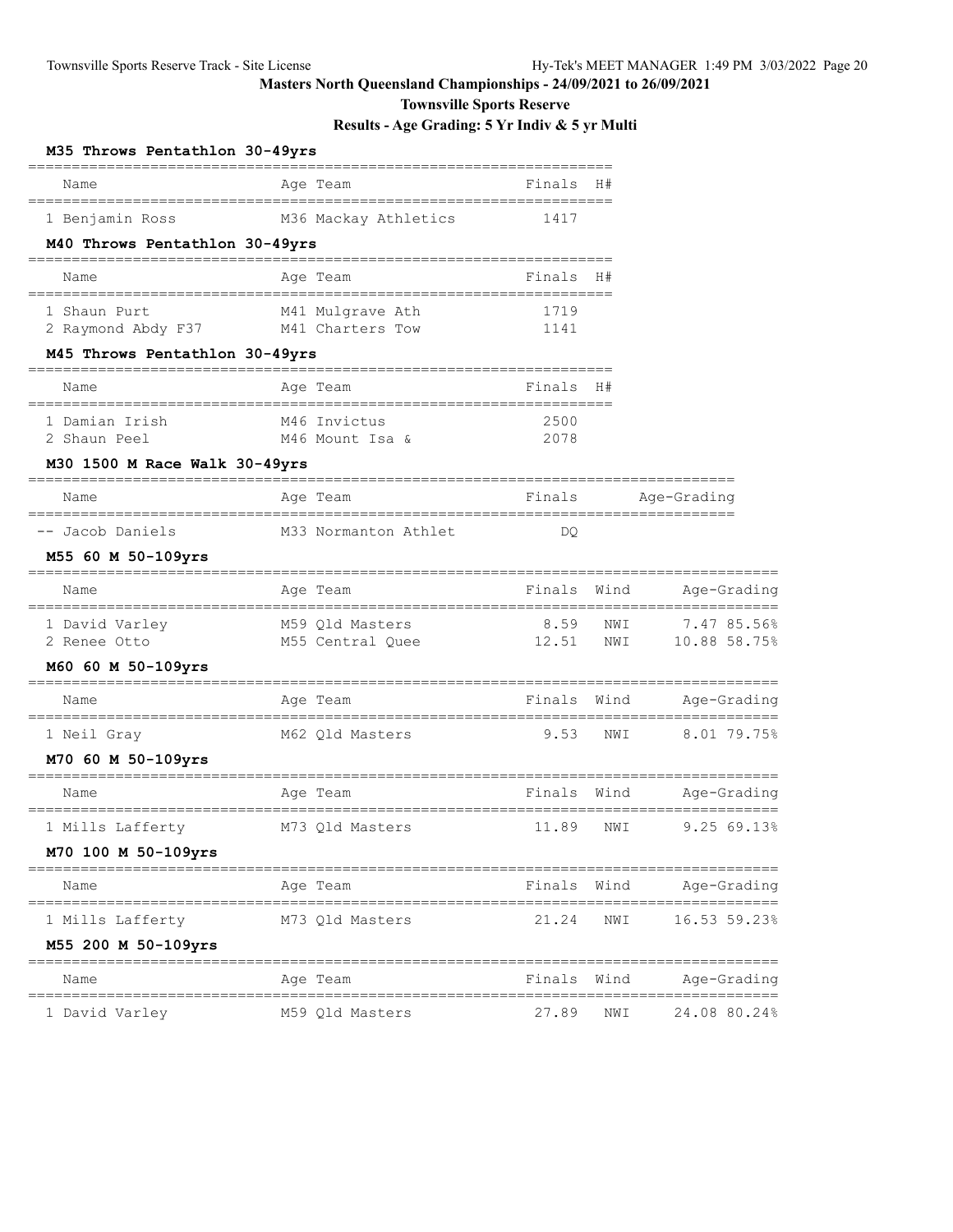**Townsville Sports Reserve**

**Results - Age Grading: 5 Yr Indiv & 5 yr Multi**

# **M65 800 M Run 50-109yrs**

| Name                                                                      | Age Team                                                                                                                                                                                         | Finals             | Age-Grading                            |
|---------------------------------------------------------------------------|--------------------------------------------------------------------------------------------------------------------------------------------------------------------------------------------------|--------------------|----------------------------------------|
| 1 Willem Van Den Worm<br>2 Russell D Johnson 1<br>M80 800 M Run 50-109yrs | M65 Mount Isa &<br>M69 Ross River A                                                                                                                                                              | 2:56.41<br>3:10.56 | 2:17.18 73.71%<br>2:28.18 68.24%       |
| Name                                                                      | Age Team                                                                                                                                                                                         | Finals             | Age-Grading                            |
| 1 Tony Booth                                                              | M83 Qld Masters                                                                                                                                                                                  | 4:01.90            | 2:31.94 66.55%                         |
| M65 1500 M Run 50-109yrs                                                  |                                                                                                                                                                                                  |                    |                                        |
| Name                                                                      | Age Team                                                                                                                                                                                         | Finals             | Age-Grading                            |
| 1 Russell D Johnson 1                                                     | ________________<br>_______________________<br>M69 Ross River A<br>1 Russell D Johnson 1 M69 Ross River A 6:12.52 4:40.48 73.45%<br>2 Willem Van Den Worm M65 Mount Isa & 6:27.87 4:52.03 70.54% | 6:12.52            | ====================<br>4:40.48 73.45% |
| M80 1500 M Run 50-109yrs                                                  |                                                                                                                                                                                                  |                    |                                        |
| Name                                                                      | Age Team                                                                                                                                                                                         | Finals             | Age-Grading                            |
| 1 Tony Booth<br>M60 5000 M Run 50-109yrs                                  | M83 Qld Masters                                                                                                                                                                                  | 8:26.79            | 5:00.0268.66                           |
| Name                                                                      | Age Team                                                                                                                                                                                         |                    | Finals Age-Grading                     |
| 1 Bruce Madin<br>M55 100 Short Hurdles 50-109yrs                          | M62 Red Earth Running 19:20.14 15:57.70 79.04%                                                                                                                                                   |                    | =====================                  |
| Name                                                                      | Age Team                                                                                                                                                                                         | Finals             | Wind<br>Age-Grading                    |
| 1 David Varley<br>M55 Long Jump 50-109yrs                                 | ==============================<br>M59 Qld Masters                                                                                                                                                | 17.97              | NWI<br>16.59 77.85%                    |
| Name                                                                      | Age Team                                                                                                                                                                                         | Finals Wind        | Age-Grading                            |
| 1 Renee Otto<br>$2.31m (+0.0) -$                                          | ______________________<br>M55 Central Quee                                                                                                                                                       | 2.31m              | $+0.0$<br>3.03m 33.87%                 |
| M50 Shot Put 50-109yrs                                                    | =========                                                                                                                                                                                        |                    | ________________________               |
| Name                                                                      | Age Team                                                                                                                                                                                         | Finals             | Age-Grading                            |
| 1 Kevin Galea<br>11.22m 10.87m<br>11.20m                                  | M53 Mackay Athletics<br>11.18m                                                                                                                                                                   | 11.22m             | 13.15m 56.87%                          |
| M70 Shot Put 50-109yrs<br>==========                                      | ----------                                                                                                                                                                                       |                    |                                        |
| Name                                                                      | Age Team                                                                                                                                                                                         | Finals             | Age-Grading                            |
|                                                                           |                                                                                                                                                                                                  |                    |                                        |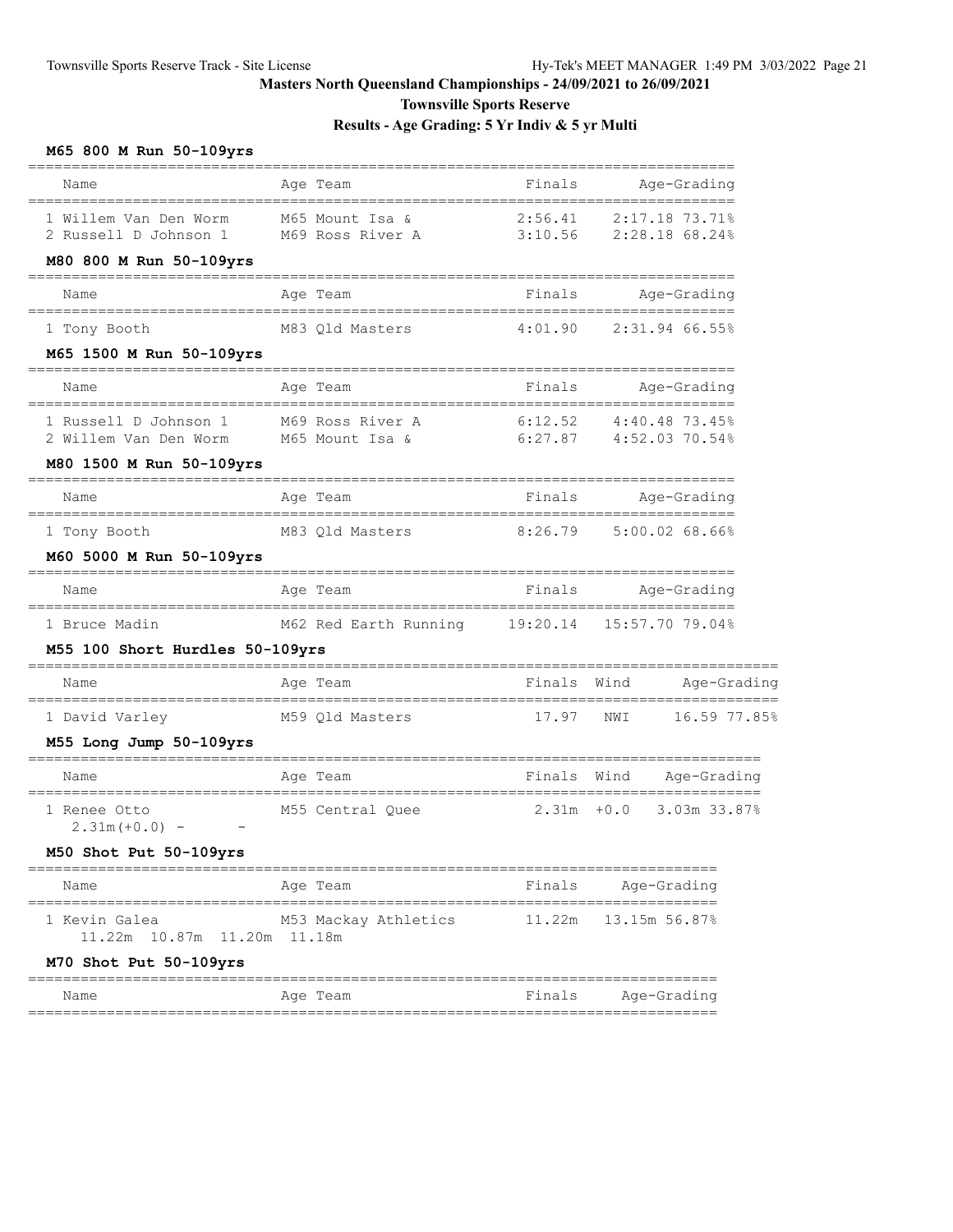**Townsville Sports Reserve**

| $\ldots$ M70 Shot Put 50-109yrs                                                                                        |                                               |                          |
|------------------------------------------------------------------------------------------------------------------------|-----------------------------------------------|--------------------------|
| 1 Mills Lafferty                                                                                                       | M73 Qld Masters                               | 7.75m 9.92m 42.94%       |
| 6.91m 7.01m 6.92m 7.75m<br>2 Norman John Wallis M74 Charters Tow<br>$6.17m$ $6.03m$ $6.15m$                            |                                               | $6.17m$ $7.90m$ $34.188$ |
| M50 Discus Throw 50-109yrs                                                                                             |                                               |                          |
| Name                                                                                                                   | Age Team                                      | Finals Age-Grading       |
| 1 Kevin Galea M53 Mackay Athletics 34.96m 35.72m 48.22%<br>X 34.96m X 28.07m                                           |                                               |                          |
| M55 Discus Throw 50-109yrs                                                                                             |                                               |                          |
| Name                                                                                                                   | Age Team                                      | Finals Age-Grading       |
| 1 Renee Otto 6 155 Central Quee 6 29.55m 32.80m 44.29%<br>29.55m X 28.48m                                              |                                               |                          |
| M60 Discus Throw 50-109yrs                                                                                             |                                               |                          |
| Name                                                                                                                   | Age Team                                      | Finals Age-Grading       |
| 1 Neil Gray 62 01d Masters 28.88m 30.69m 41.43%<br>X 27.08m 28.88m 27.58m                                              |                                               |                          |
| M70 Discus Throw 50-109yrs                                                                                             |                                               |                          |
| Name                                                                                                                   | Age Team <b>Example 20</b> Finals Age-Grading |                          |
| 1 Mills Lafferty M73 Qld Masters 25.85m 33.03m 44.60%                                                                  |                                               |                          |
| 22.43m X 25.85m 25.65m<br>2 Norman John Wallis M74 Charters Tow 17.98m 22.98m 31.02%<br>15.81m  17.63m  13.93m  17.98m |                                               |                          |
| M50 Hammer Throw 7.26kg 50-109yrs                                                                                      |                                               |                          |
|                                                                                                                        |                                               |                          |
| 1 Kevin Galea M53 Mackay Athletics 32.01m 37.97m 43.78%<br>28.95m 30.75m 32.01m 28.48m                                 |                                               |                          |
| M55 Hammer Throw 7.26kg 50-109yrs                                                                                      |                                               |                          |
| Name                                                                                                                   | Aqe Team                                      | Finals Age-Grading       |
| 1 Renee Otto<br>25.55m X 28.58m 29.03m                                                                                 | M55 Central Ouee                              | 29.03m 38.15m 43.99%     |
| M70 Hammer Throw 7.26kg 50-109yrs                                                                                      |                                               |                          |
| Name                                                                                                                   | Age Team                                      | Finals Age-Grading       |
| 1 Mills Lafferty M73 Qld Masters<br>23.79m 27.43m 28.66m X                                                             |                                               | 28.66m 41.62m 47.99%     |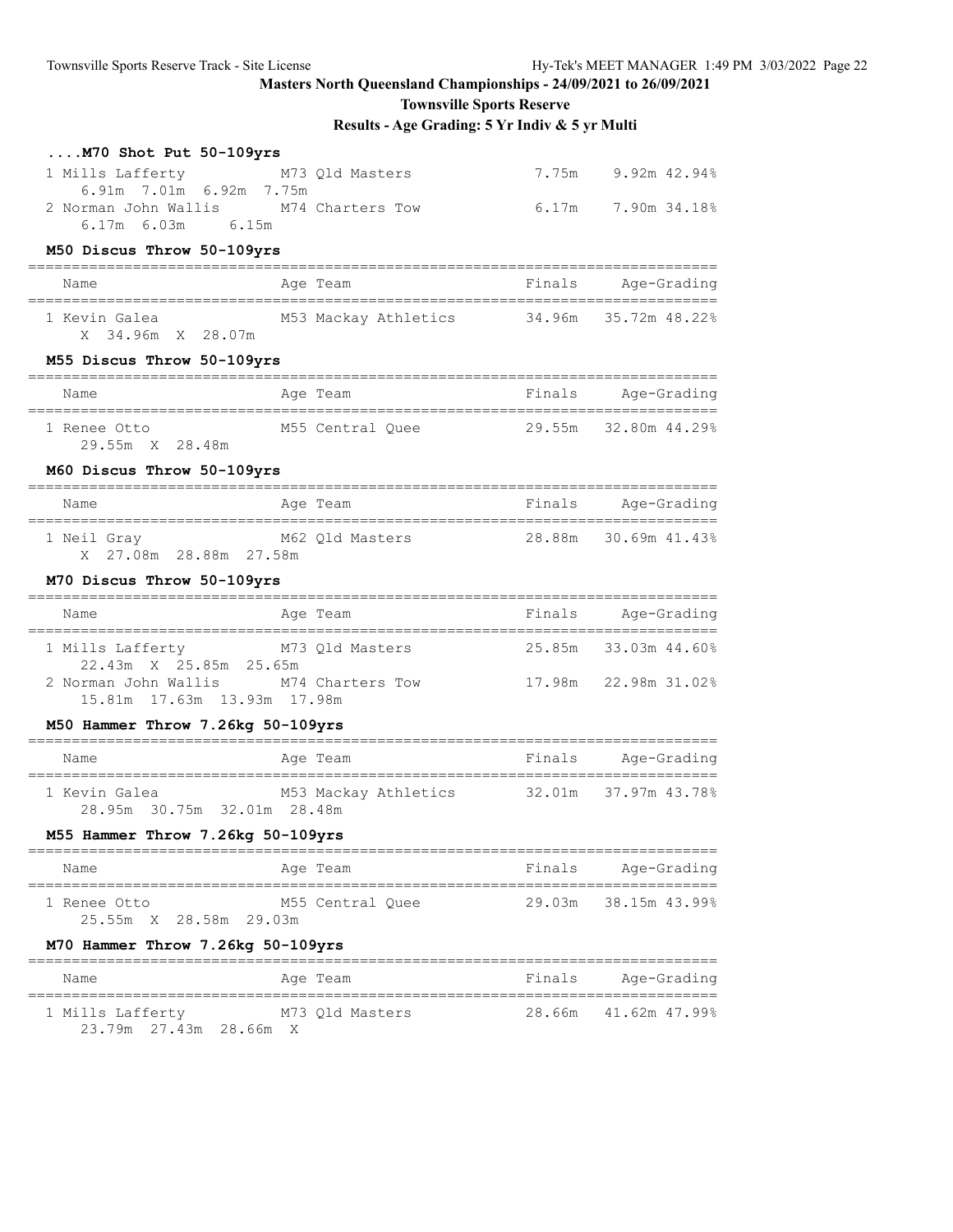**Townsville Sports Reserve**

**Results - Age Grading: 5 Yr Indiv & 5 yr Multi**

## **....M70 Hammer Throw 7.26kg 50-109yrs**

 2 Norman John Wallis M74 Charters Tow 17.39m 25.25m 29.12% 17.39m 15.62m 16.35m 17.24m

#### **M50 Javelin Throw 50-109yrs**

| Name                   | Age Team             | Finals<br>Age-Grading |
|------------------------|----------------------|-----------------------|
| 1 Kevin Galea          | M53 Mackay Athletics | 35.27m 43.30m 43.97%  |
| 35.27m 34.33m X 32.47m |                      |                       |

#### **M55 Javelin Throw 50-109yrs**

| Name                                          | Age Team         | Finals<br>Age-Grading |
|-----------------------------------------------|------------------|-----------------------|
| 1 David Varley<br>32.48m 34.75m 30.46m 32.45m | M59 Old Masters  | 34.75m 46.49m 47.21%  |
| 2 Brent Mills<br>30.20m 30.80m 30.74m 29.77m  | M58 University o | 30.80m 41.21m 41.85%  |
| 3 Renee Otto<br>16.14m 17.78m 16.20m 16.72m   | M55 Central Ouee | 17.78m 23.78m 24.16%  |
|                                               |                  |                       |

#### **M60 Javelin Throw 50-109yrs**

| Name        | Age Team | Finals          | Age-Grading          |
|-------------|----------|-----------------|----------------------|
| 1 Neil Gray |          | M62 Old Masters | 27.11m 38.33m 38.92% |
|             |          |                 |                      |

#### **M70 Javelin Throw 50-109yrs**

| Name                                                | Age Team         | Finals | Age-Grading          |
|-----------------------------------------------------|------------------|--------|----------------------|
| 1 Mills Lafferty<br>18.35m X 20.23m X               | M73 Old Masters  |        | 20.23m 33.98m 34.51% |
| 2 Norman John Wallis<br>12.88m 13.62m 12.55m 13.45m | M74 Charters Tow |        | 13.62m 22.88m 23.23% |

#### **M55 1500 M 50-109yrs Decathlon**

| Name                                                                 | Age Team                            | Finals  | Age-Grading Points                           |            |
|----------------------------------------------------------------------|-------------------------------------|---------|----------------------------------------------|------------|
| 1 Andrew Millerd<br>2 David Varley<br>M60 1500 M 50-109yrs Decathlon | M59 Tableland At<br>M59 Old Masters | 5:54.25 | 4:55.34 69.75%<br>$5:54.81$ $4:55.81$ 69.64% | 587<br>584 |
| Name                                                                 | Age Team                            | Finals  | Age-Grading Points                           |            |
| 1 Neil Gray                                                          | M62 Old Masters                     |         | $7:57.01$ 6:18.70 54.40%                     | 193        |
| M75 1500 M 50-109yrs Decathlon                                       |                                     |         |                                              |            |
| Name                                                                 | Age Team                            | Finals  | Age-Grading Points                           |            |
|                                                                      |                                     |         |                                              |            |

1 Peter Kennedy M75 Qld Masters 12:19.91 8:05.09 42.47%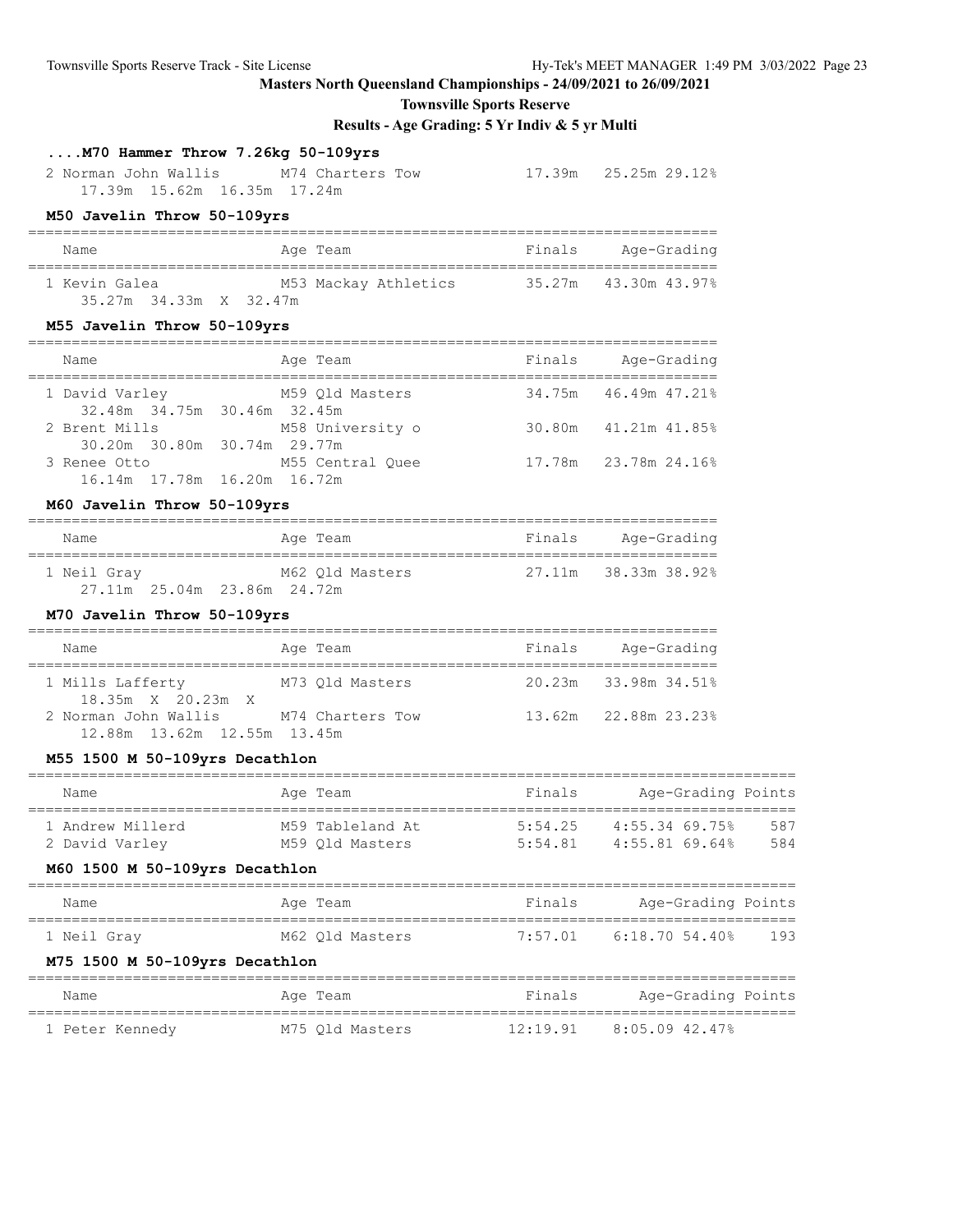**Townsville Sports Reserve**

**Results - Age Grading: 5 Yr Indiv & 5 yr Multi**

## **M55 100 M Run 50-109yrs Decathlon**

| Name                                      | =============<br>Age Team           | Finals Wind        |            | Age-Grading Points                         |            |
|-------------------------------------------|-------------------------------------|--------------------|------------|--------------------------------------------|------------|
| 1 Andrew Millerd<br>2 David Varley        | M59 Tableland At<br>M59 Qld Masters | 13.33<br>13.47     | 0.8<br>0.8 | 11.61 84.40%<br>11.73 83.52%               | 730<br>705 |
| M60 100 M Run 50-109yrs Decathlon         |                                     |                    |            |                                            |            |
| Name                                      | Age Team                            | Finals Wind        |            | Age-Grading Points                         |            |
| 1 Neil Gray                               | M62 Qld Masters                     | 14.77              | 0.8        | 12.43 78.81%                               | 569        |
| M75 100 M Run 50-109yrs Decathlon         |                                     |                    |            |                                            |            |
| Name                                      | Age Team                            | Finals Wind        |            | Age-Grading Points                         |            |
| 1 Peter Kennedy                           | M75 Qld Masters                     | 16.39              | 0.8        | 12.15 80.60%                               | 622        |
| M55 400 M Run 50-109yrs Decathlon         |                                     |                    |            |                                            |            |
| Name                                      | Age Team                            | Finals             |            | Age-Grading Points                         |            |
| 1 David Varley<br>2 Andrew Millerd        | M59 Qld Masters<br>M59 Tableland At | 1:02.63<br>1:03.33 |            | 684<br>52.95 81.56%<br>53.54 80.66%<br>659 |            |
| M60 400 M Run 50-109yrs Decathlon         |                                     |                    |            |                                            |            |
| Name                                      | Age Team                            | Finals             |            | Age-Grading Points                         |            |
| 1 Neil Gray                               | M62 Qld Masters                     | 1:22.84            |            | 1:07.5563.93%<br>193                       |            |
| M75 400 M Run 50-109yrs Decathlon         |                                     |                    |            |                                            |            |
| Name                                      | Age Team                            | Finals             |            | Age-Grading Points                         |            |
| 1 Peter Kennedy                           | M75 Qld Masters                     | 2:05.87            |            | $1:27.91$ 49.12%                           |            |
| M55 100 Short Hurdles 50-109yrs Decathlon |                                     |                    |            |                                            |            |
| Name                                      | Age Team                            | Finals             | Wind       | Age-Grading Points                         |            |
| 1 David Varley<br>2 Andrew Millerd        | M59 Qld Masters<br>M59 Tableland At | 17.73<br>20.01     | 0.3<br>0.3 | 16.37 78.91%<br>18.47 69.92%               | 692<br>480 |
| M60 100 Short Hurdles 50-109yrs Decathlon |                                     |                    |            |                                            |            |
| Name                                      | Age Team                            | Finals Wind        |            | Age-Grading Points                         |            |
| 1 Neil Gray                               | M62 Qld Masters                     | $22.53$ 0.3        |            | 20.31 63.60%                               | 325        |
| M75 100 Short Hurdles 50-109yrs Decathlon |                                     |                    |            |                                            |            |
| Name                                      | Age Team                            | Finals Wind        |            | Age-Grading Points                         |            |
| 1 Peter Kennedy                           | M75 Qld Masters                     | $18.31$ 0.3        |            | 18.32 70.51%                               | 494        |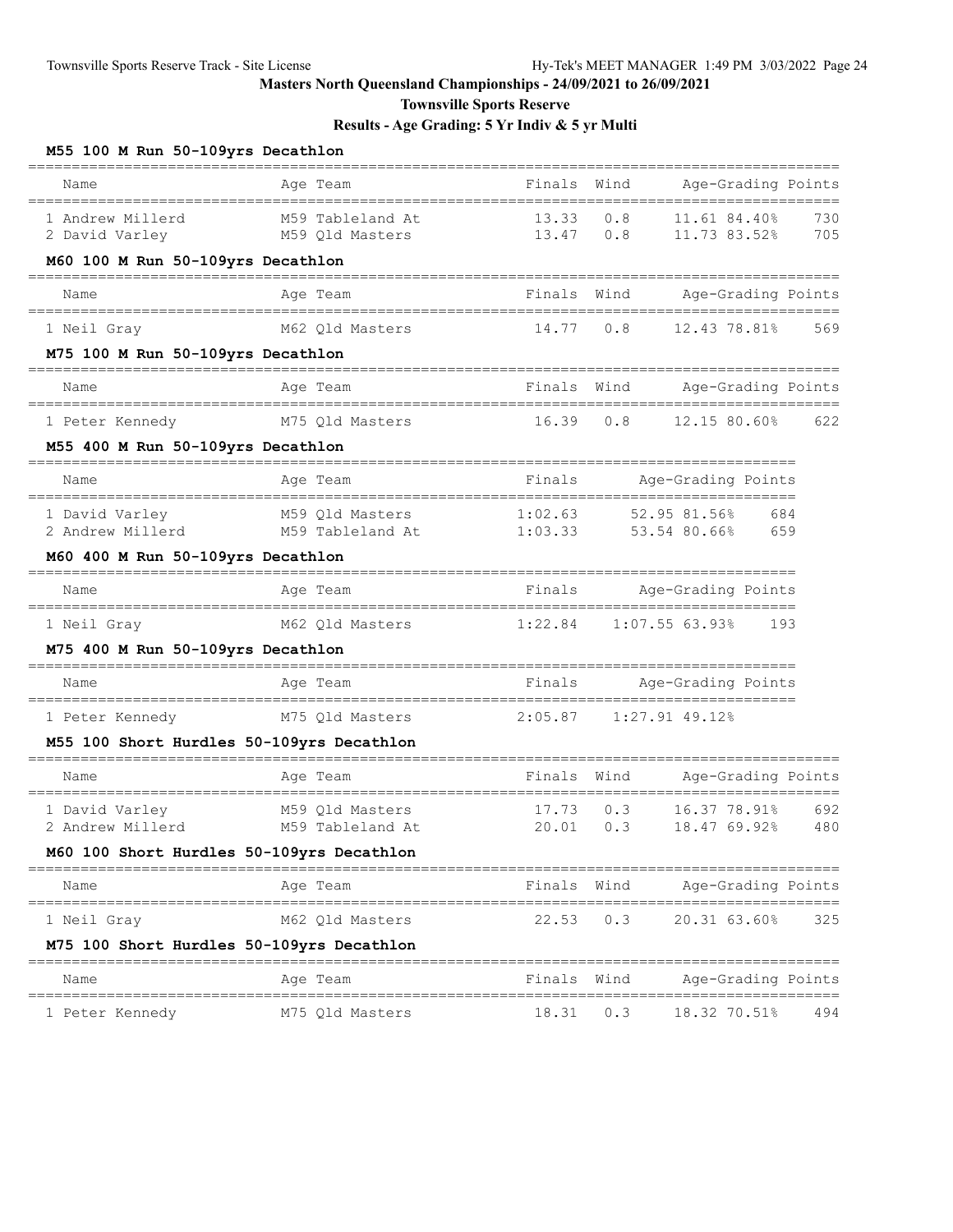**Townsville Sports Reserve**

# **Results - Age Grading: 5 Yr Indiv & 5 yr Multi**

# **M55 High Jump 50-109yrs Decathlon**

| moo nigh oump oo-iosyis becachion                                              |                                                             |        |                           |     |
|--------------------------------------------------------------------------------|-------------------------------------------------------------|--------|---------------------------|-----|
| Name                                                                           | Age Team                                                    | Finals | Age-Grading Points        |     |
| 1 Andrew Millerd<br>1.31 1.34 1.37 1.40 1.43 1.46<br>$-$ 0 0 0 XXX<br>$\Omega$ | M59 Tableland At                                            | 1.43m  | 1.75m 71.50%              | 585 |
| 2 David Varley M59 Qld Masters<br>1.31 1.34 1.37 1.40<br>$\circ$<br>O XO XXX   |                                                             | 1.37m  | 1.68m 68.50%              | 528 |
| M60 High Jump 50-109yrs Decathlon                                              |                                                             |        | __________________        |     |
| Name                                                                           | Age Team                                                    |        | Finals Age-Grading Points |     |
| 1 Neil Gray 62 Qld Masters<br>1.13 1.16 1.19 1.22 1.25<br>$-$ 0 0 0 XXX        |                                                             | 1.22m  | 1.58m 64.89%              | 449 |
| M75 High Jump 50-109yrs Decathlon                                              |                                                             |        | ========================= |     |
| Name                                                                           | Age Team                                                    | Finals | Age-Grading Points        |     |
| 1.10 1.13 1.16<br>– XXX<br>XO.                                                 | 1 Peter Kennedy M75 Qld Masters                             |        |                           |     |
| M55 Pole Vault 50-109yrs Decathlon                                             |                                                             |        |                           |     |
| Name                                                                           | Age Team                                                    |        | Finals Age-Grading Points |     |
| 1 Andrew Millerd<br>$\circ$                                                    | M59 Tableland At<br>2.30 2.40 2.50 2.60 2.70 2.80 2.90 3.00 | 2.90m  | 3.82m 62.23%              | 568 |
| 1 David Varley<br>2.60 2.70 2.80 2.90 3.00<br>XXO XXO XO XXO XXX               | M59 Qld Masters                                             | 2.90m  | 3.82m 62.23%              | 568 |
| M60 Pole Vault 50-109yrs Decathlon                                             |                                                             |        |                           |     |
| Name                                                                           | Age Team                                                    |        | Finals Age-Grading Points |     |
| 1 Neil Gray<br>$1.70$ 1.80 1.90 2.00 2.10<br>0<br>0                            | M62 Qld Masters<br>O XXO XXX                                |        | $2.00m$ $2.84m$ $46.40\%$ | 319 |
| M75 Pole Vault 50-109yrs Decathlon                                             |                                                             |        |                           |     |
| Name                                                                           | Age Team                                                    | Finals | Age-Grading Points        |     |
| 1 Peter Kennedy<br>1.80 1.90 2.00 2.10 2.20 2.30                               | M75 Qld Masters                                             | 2.20m  | 4.12m 67.07%              | 651 |

O - O XXO XO XXX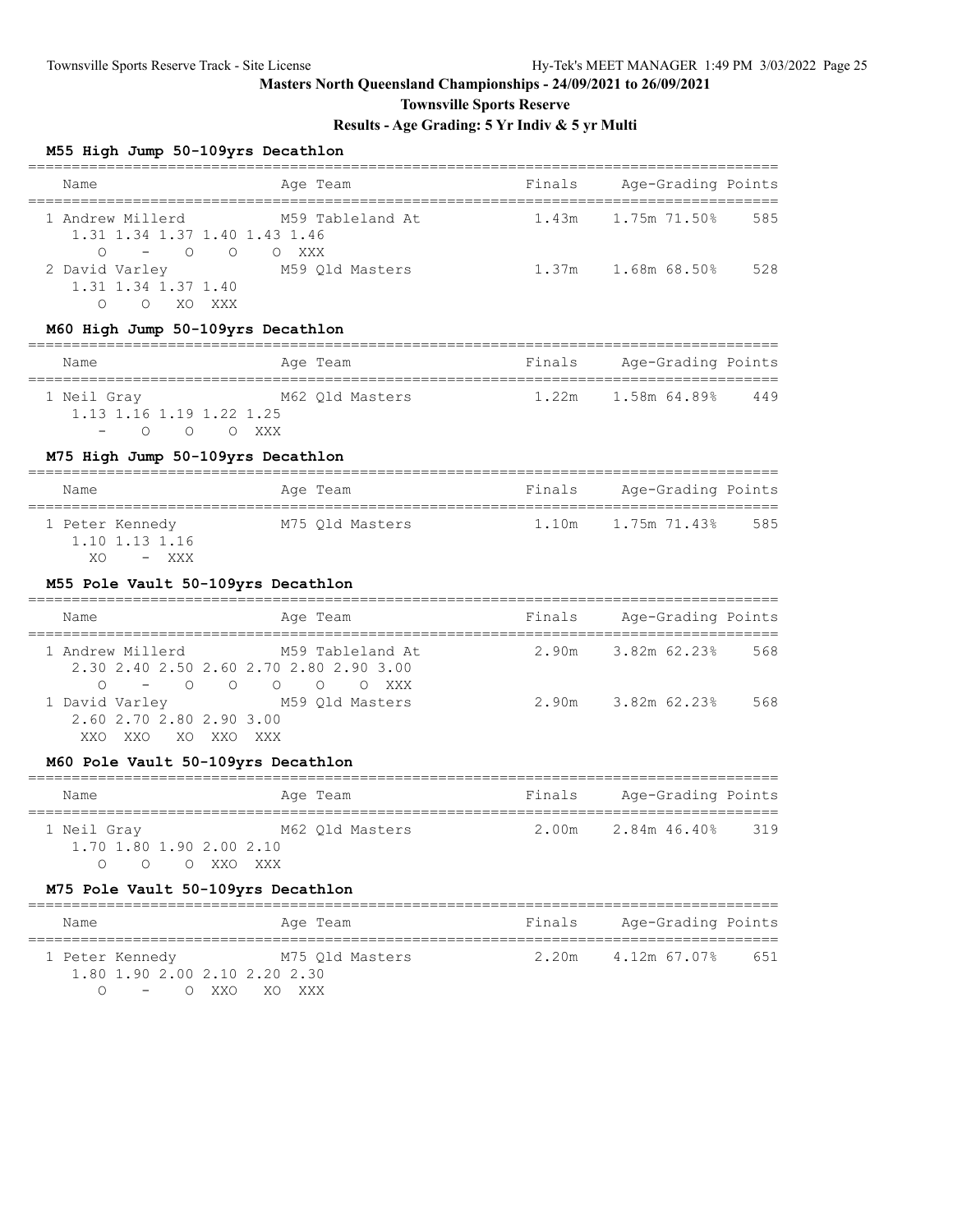**Townsville Sports Reserve**

# **Results - Age Grading: 5 Yr Indiv & 5 yr Multi**

## **M55 Long Jump 50-109yrs Decathlon**

| Name                                                                      | Age Team                    | Finals Wind   |     | Age-Grading Points      |     |     |
|---------------------------------------------------------------------------|-----------------------------|---------------|-----|-------------------------|-----|-----|
| 1 Andrew Millerd<br>$4.44m (+0.0)$ $4.47m(3.1)$ $4.78m(2.8)$              | M59 Tableland At            | 4.78m         | 2.8 | $6.27m$ $70.09%$        |     | 646 |
| 2 David Varley M59 Old Masters<br>$4.53m(-1.0)$ $4.49m(0.9)$ $4.40m(1.0)$ |                             |               |     | 4.53m -1.0 5.94m 66.42% |     | 574 |
| M60 Long Jump 50-109yrs Decathlon                                         |                             |               |     |                         |     |     |
| ______________________________<br>Name                                    | Age Team                    | Finals Wind   |     | Age-Grading Points      |     |     |
| 1 Neil Gray<br>$3.72m (+0.0)$ $3.69m (0.1)$ $3.59m (1.8)$                 | M62 Qld Masters             | $3.72m + 0.0$ |     | 5.23m 58.49%            |     | 427 |
| M75 Long Jump 50-109yrs Decathlon                                         |                             |               |     |                         |     |     |
| Name                                                                      | Age Team                    | Finals Wind   |     | Age-Grading Points      |     |     |
| 1 Peter Kennedy<br>$3.74m(1.4)$ $3.66m(1.1)$ $3.51m(-0.6)$                | M75 Qld Masters             | 3.74m         | 1.4 | $6.73m$ $75.25\%$       |     | 750 |
| M50 Shot Put 50-109yrs Throws Pentathlon                                  |                             |               |     |                         |     |     |
| Name                                                                      | Age Team                    | Finals        |     | Age-Grading Points      |     |     |
| 1 Kevin Galea<br>11.22m 10.87m 11.20m                                     | M53 Mackay Athletics 11.22m |               |     | 13.15m 56.87%           | 676 |     |
| M55 Shot Put 50-109yrs Decathlon                                          |                             |               |     |                         |     |     |
| Name                                                                      | Age Team                    | Finals        |     | Age-Grading Points      |     |     |
| 1 Andrew Millerd<br>8.65m 8.62m 8.65m                                     | M59 Tableland At            | 8.65m         |     | 10.99m 47.53%           | 545 |     |
| 2 David Varley<br>7.51m 6.58m 7.19m                                       | M59 Qld Masters             |               |     | 7.51m 9.54m 41.26%      | 458 |     |
| M60 Shot Put 50-109yrs Decathlon                                          |                             |               |     |                         |     |     |
| Name                                                                      | Age Team                    | Finals        |     | Age-Grading Points      |     |     |
| 1 Neil Gray<br>7.79m 7.71m 7.71m                                          | M62 Old Masters             | 7.79m         |     | $9.72m$ 42.06%          | 469 |     |
| M70 Shot Put 50-109yrs Throws Pentathlon                                  |                             |               |     |                         |     |     |
| Name                                                                      | Age Team                    | Finals        |     | Age-Grading Points      |     |     |
| 1 Mills Lafferty<br>6.91m 7.01m 6.92m                                     | M73 Old Masters             | 7.01m         |     | 8.97m 38.84%            | 424 |     |
| 2 Norman John Wallis<br>$6.17m$ $6.03m$                                   | M74 Charters Tow            | 6.17m         |     | 7.90m 34.18%            | 360 |     |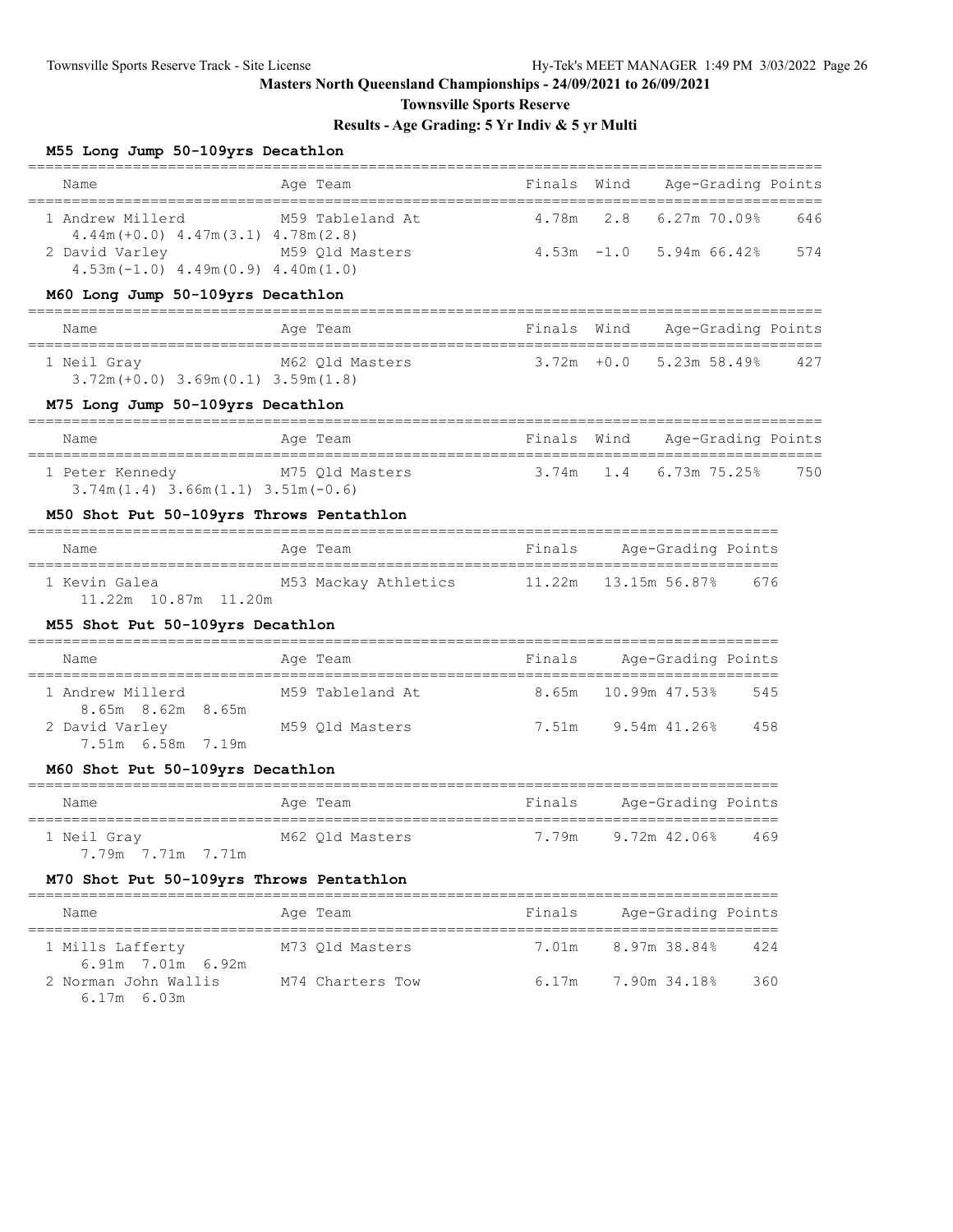**Townsville Sports Reserve**

# **Results - Age Grading: 5 Yr Indiv & 5 yr Multi**

#### **M75 Shot Put 50-109yrs Decathlon**

| Finals Age-Grading Points<br>Name<br>Age Team<br>--------------------------------------<br>=================================<br>___________<br>1 Peter Kennedy M75 Q1d Masters 9.77m<br>13.67m 59.14%<br>9.77m 9.03m 8.75m<br>M50 Discus Throw 50-109yrs Throws Pentathlon<br>Finals<br>Age-Grading Points<br>Name<br>Age Team<br>34.96m<br>1 Kevin Galea<br>M53 Mackay Athletics<br>35.72m 48.22%<br>X 34.96m X<br>M55 Discus Throw 50-109yrs Throws Pentathlon<br>Finals Age-Grading Points<br>Age Team<br>Name<br>======================================<br>M55 Central Quee 29.55m 32.80m 44.29%<br>1 Renee Otto<br>29.55m X 28.48m | 708<br>578 |
|-----------------------------------------------------------------------------------------------------------------------------------------------------------------------------------------------------------------------------------------------------------------------------------------------------------------------------------------------------------------------------------------------------------------------------------------------------------------------------------------------------------------------------------------------------------------------------------------------------------------------------------------|------------|
|                                                                                                                                                                                                                                                                                                                                                                                                                                                                                                                                                                                                                                         |            |
|                                                                                                                                                                                                                                                                                                                                                                                                                                                                                                                                                                                                                                         |            |
|                                                                                                                                                                                                                                                                                                                                                                                                                                                                                                                                                                                                                                         |            |
|                                                                                                                                                                                                                                                                                                                                                                                                                                                                                                                                                                                                                                         |            |
|                                                                                                                                                                                                                                                                                                                                                                                                                                                                                                                                                                                                                                         |            |
|                                                                                                                                                                                                                                                                                                                                                                                                                                                                                                                                                                                                                                         |            |
|                                                                                                                                                                                                                                                                                                                                                                                                                                                                                                                                                                                                                                         |            |
|                                                                                                                                                                                                                                                                                                                                                                                                                                                                                                                                                                                                                                         | 520        |
| M55 Discus Throw 50-109yrs Decathlon                                                                                                                                                                                                                                                                                                                                                                                                                                                                                                                                                                                                    |            |
| Finals Age-Grading Points<br>Age Team<br>Name                                                                                                                                                                                                                                                                                                                                                                                                                                                                                                                                                                                           |            |
| 28.67m<br>1 Andrew Millerd<br>M59 Tableland At                                                                                                                                                                                                                                                                                                                                                                                                                                                                                                                                                                                          | 501        |
| M59 Qld Masters<br>26.79m 29.74m 40.15% 459<br>2 David Varley<br>26.23m X 26.79m                                                                                                                                                                                                                                                                                                                                                                                                                                                                                                                                                        |            |
| M60 Discus Throw 50-109yrs Decathlon<br>=================================                                                                                                                                                                                                                                                                                                                                                                                                                                                                                                                                                               |            |
| Age Team<br>Finals Age-Grading Points<br>Name                                                                                                                                                                                                                                                                                                                                                                                                                                                                                                                                                                                           |            |
| 1 Neil Gray 1987 M62 Qld Masters<br>30.21m 32.10m 43.34%<br>28.03m 29.94m 30.21m                                                                                                                                                                                                                                                                                                                                                                                                                                                                                                                                                        | 506        |
| M70 Discus Throw 50-109yrs Throws Pentathlon                                                                                                                                                                                                                                                                                                                                                                                                                                                                                                                                                                                            |            |
| Finals<br>Age-Grading Points<br>Age Team<br>Name                                                                                                                                                                                                                                                                                                                                                                                                                                                                                                                                                                                        |            |
| 25.85m 33.03m 44.60%<br>1 Mills Lafferty<br>M73 Qld Masters<br>22.43m X 25.85m                                                                                                                                                                                                                                                                                                                                                                                                                                                                                                                                                          | 524        |
| 2 Norman John Wallis M74 Charters Tow<br>$17.63m$ $22.53m$ $30.428$<br>15.81m 17.63m 13.93m                                                                                                                                                                                                                                                                                                                                                                                                                                                                                                                                             | 320        |
| M75 Discus Throw 50-109yrs Decathlon                                                                                                                                                                                                                                                                                                                                                                                                                                                                                                                                                                                                    |            |

| Name                                      | Age Team        | Finals | Age-Grading Points   |     |
|-------------------------------------------|-----------------|--------|----------------------|-----|
| 1 Peter Kennedy<br>23.90m  24.49m  26.50m | M75 Old Masters |        | 26.50m 37.97m 51.27% | 623 |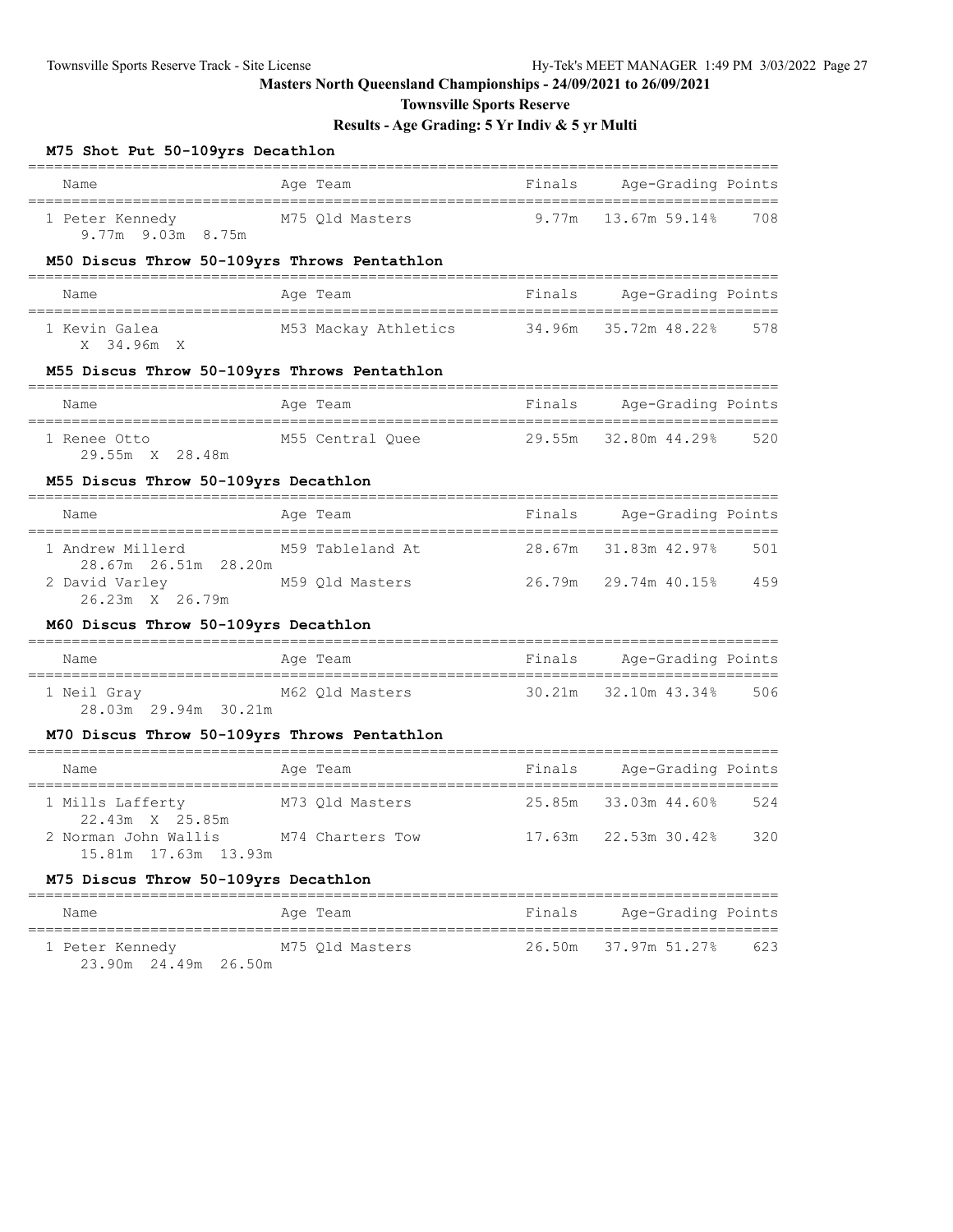26.75m 26.84m 24.79m

# **Masters North Queensland Championships - 24/09/2021 to 26/09/2021**

**Townsville Sports Reserve**

# **Results - Age Grading: 5 Yr Indiv & 5 yr Multi**

| M50 Hammer Throw 50-109yrs Throws Pentathlon   |                                           |        |                           |                    |
|------------------------------------------------|-------------------------------------------|--------|---------------------------|--------------------|
| Name                                           | Age Team                                  | Finals | Age-Grading Points        |                    |
| 1 Kevin Galea<br>28.95m 30.75m 32.01m          | M53 Mackay Athletics                      | 32.01m | 37.97m 43.78%             | 479                |
| M55 Hammer Throw 50-109yrs Throws Pentathlon   |                                           |        |                           | __________         |
| Name<br>---------------------                  | Age Team                                  | Finals | Age-Grading Points        |                    |
| 1 Renee Otto<br>25.55m X 28.58m                | M55 Central Quee                          | 28.58m | 37.56m 43.31%             | 472                |
| M70 Hammer Throw 50-109yrs Throws Pentathlon   |                                           |        |                           |                    |
| Name                                           | Age Team                                  |        | Finals Age-Grading Points |                    |
| 1 Mills Lafferty<br>23.79m  27.43m  28.66m     | M73 Qld Masters                           | 28.66m | 41.62m 47.99%             | 539                |
| 2 Norman John Wallis<br>17.39m  15.62m  16.35m | M74 Charters Tow                          | 17.39m | 25.25m 29.12%             | 275                |
| M50 Javelin Throw 50-109yrs Throws Pentathlon  |                                           |        | =================         |                    |
| Name<br>=====================                  | Age Team                                  | Finals | Age-Grading Points        |                    |
| 1 Kevin Galea<br>35.27m 34.33m X               | M53 Mackay Athletics                      | 35.27m | 43.30m 43.97%             | 490                |
| M55 Javelin Throw 50-109yrs Throws Pentathlon  |                                           |        |                           |                    |
| Name<br>----------------------------------     | Age Team<br>----------------------------- | Finals | Age-Grading Points        |                    |
| 1 Renee Otto<br>16.14m 17.78m 16.26m           | M55 Central Quee                          | 17.78m | 23.78m 24.16%             | 213                |
| M55 Javelin Throw 50-109yrs Decathlon          |                                           |        |                           |                    |
| Name                                           | Age Team                                  | Finals | Age-Grading Points        |                    |
| 1 David Varley<br>34.54m X 36.47m              | M59 Qld Masters                           | 36.47m | 48.79m 49.55%             | ===========<br>571 |
| 2 Andrew Millerd<br>27.61m 28.11m 27.96m       | M59 Tableland At                          | 28.11m | 37.61m 38.19%             | 408                |
| M60 Javelin Throw 50-109yrs Decathlon          |                                           |        |                           |                    |
| Name                                           | Age Team                                  | Finals | Age-Grading Points        |                    |

1 Neil Gray M62 Qld Masters 26.84m 37.95m 38.54% 413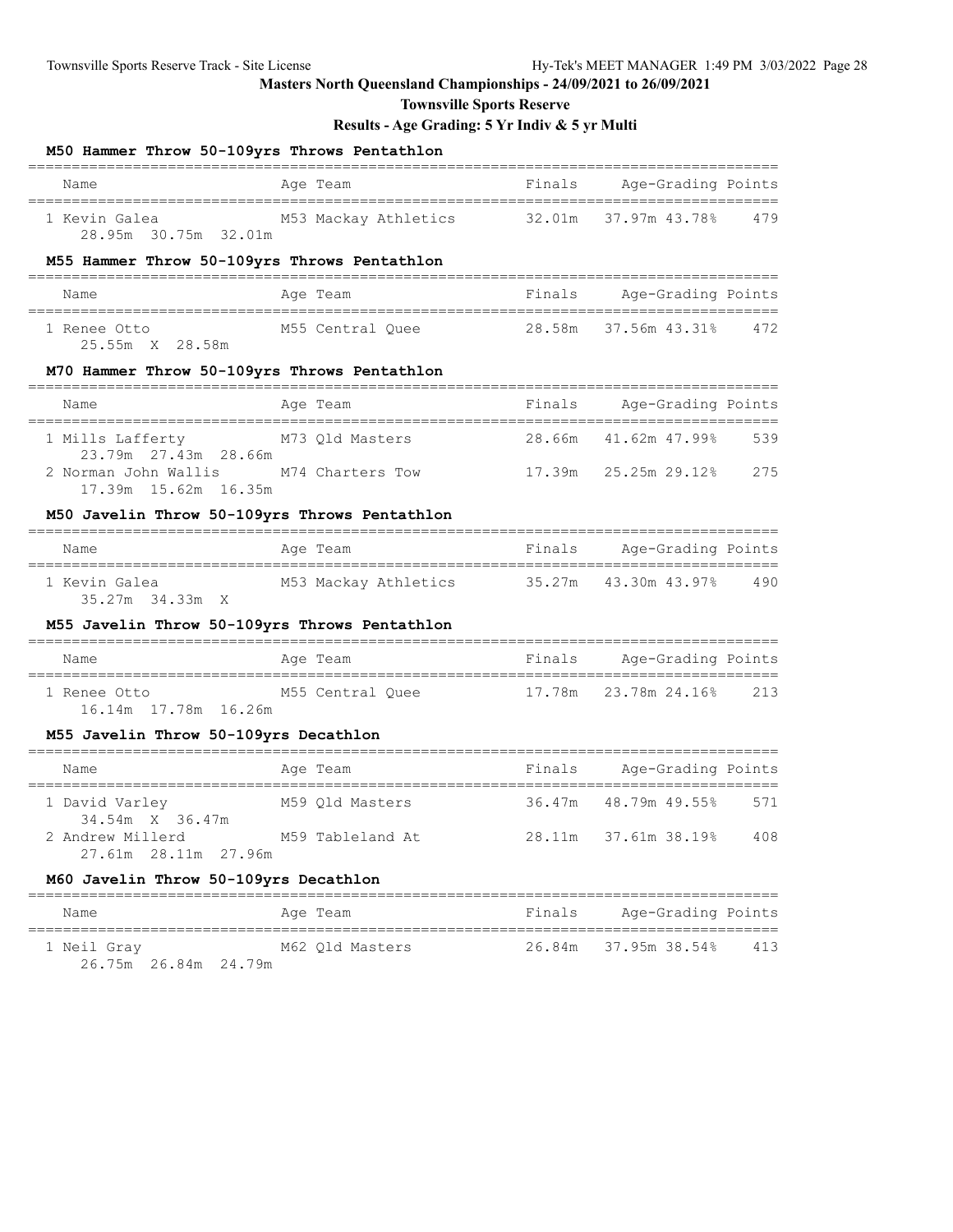**Townsville Sports Reserve**

# **Results - Age Grading: 5 Yr Indiv & 5 yr Multi**

## **M70 Javelin Throw 50-109yrs Throws Pentathlon**

| Name<br>======================                                            | -------------------------------<br>============================<br>Age Team<br>====================== | Finals            | Age-Grading Points                            |     |
|---------------------------------------------------------------------------|-------------------------------------------------------------------------------------------------------|-------------------|-----------------------------------------------|-----|
| 1 Mills Lafferty M73 Qld Masters                                          |                                                                                                       | 20.23m            | 33.98m 34.51%                                 | 356 |
| 19.38m X 20.23m<br>2 Norman John Wallis<br>12.88m 13.62m 12.55m           | M74 Charters Tow                                                                                      | 13.62m            | 22.88m 23.23%                                 | 200 |
| M75 Javelin Throw 50-109yrs Decathlon                                     |                                                                                                       |                   |                                               |     |
| Name                                                                      | Age Team                                                                                              |                   | Finals Age-Grading Points                     |     |
| 1 Peter Kennedy<br>X 17.93m 26.71m                                        | M75 Qld Masters                                                                                       | 26.71m            | 50.56m 51.35%                                 | 597 |
| M50 Weight Throw 50-109yrs Throws Pentathlon                              |                                                                                                       |                   |                                               |     |
| Name                                                                      | Age Team                                                                                              | Finals            | Age-Grading Points                            |     |
| 1 Kevin Galea                                                             | M53 Mackay Athletics 10.81m 11.33m 43.84%                                                             |                   | =======================                       | 527 |
| M55 Weight Throw 50-109yrs Throws Pentathlon                              |                                                                                                       |                   |                                               |     |
| Name                                                                      | Age Team                                                                                              | Finals            | Age-Grading Points                            |     |
| 1 Renee Otto                                                              | M55 Central Quee                                                                                      |                   | 9.75m    10.94m    42.32%                     | 505 |
| M70 Weight Throw 50-109yrs Throws Pentathlon                              |                                                                                                       |                   |                                               |     |
| Name                                                                      | Age Team                                                                                              | Finals            | Age-Grading Points<br>----------------------- |     |
| 1 Mills Lafferty M73 Qld Masters<br>2 Norman John Wallis M74 Charters Tow |                                                                                                       |                   | 11.09m  12.65m  48.92%                        | 601 |
| M55 Decathlon 50-109yrs                                                   |                                                                                                       |                   | 7.08m 8.07m 31.23%                            | 345 |
|                                                                           |                                                                                                       |                   |                                               |     |
| Name                                                                      | Age Team                                                                                              | Finals H#         |                                               |     |
| 1 David Varley<br>2 Andrew Millerd M59 Tableland At                       | M59 Qld Masters                                                                                       | 5823<br>5709      |                                               |     |
| M60 Decathlon 50-109yrs                                                   |                                                                                                       |                   |                                               |     |
| Name                                                                      | Age Team                                                                                              | Finals H#         |                                               |     |
| 1 Neil Gray                                                               | M62 Qld Masters                                                                                       | =========<br>3863 |                                               |     |
| M75 Decathlon 50-109yrs                                                   | =============                                                                                         |                   |                                               |     |
| Name                                                                      | Age Team                                                                                              | Finals            | H#                                            |     |
| ================<br>1 Peter Kennedy                                       | M75 Qld Masters                                                                                       | ---------<br>5030 |                                               |     |